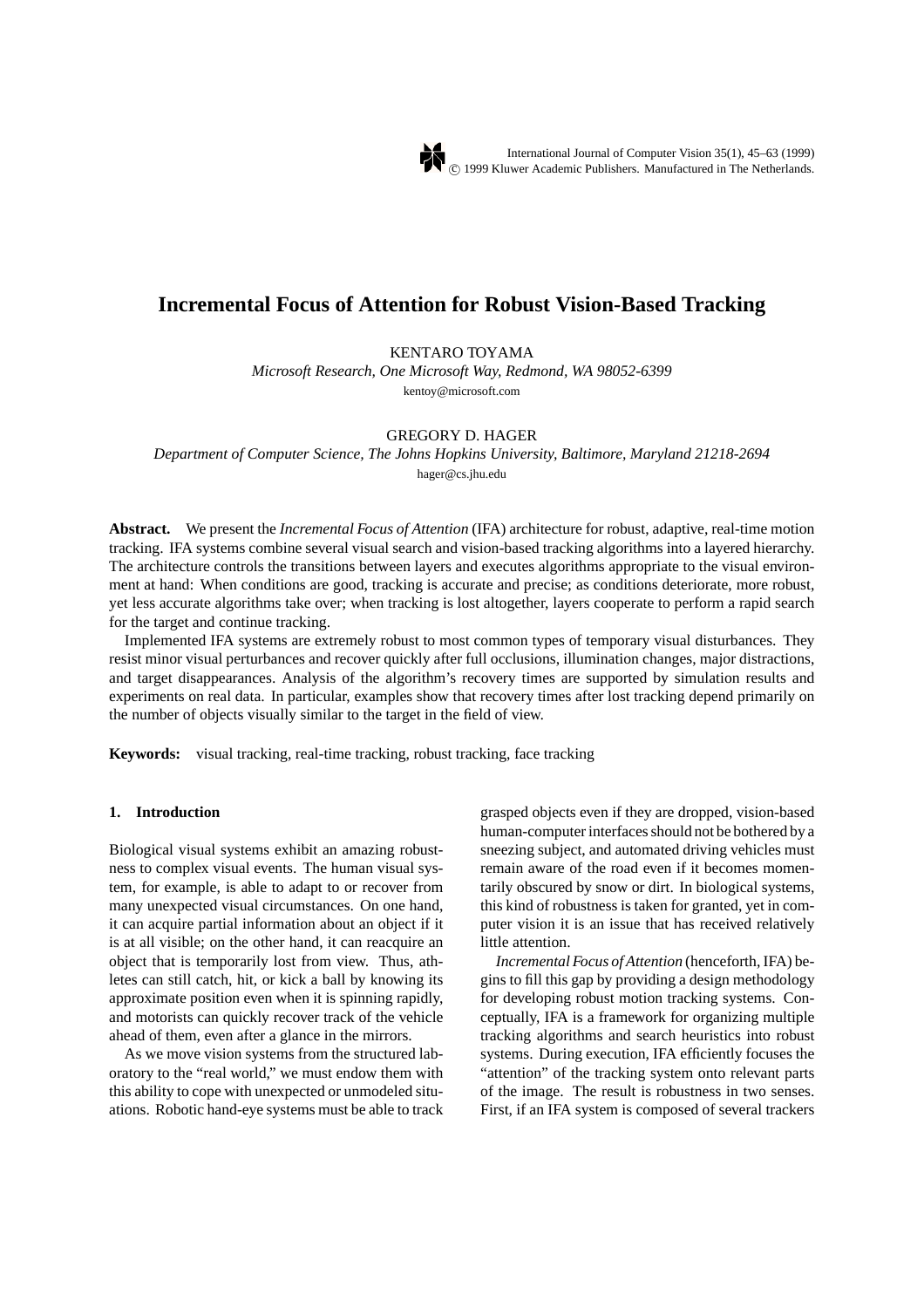of varying accuracy, failure of any specific tracking algorithm usually means that another, less precise algorithm takes over. Second, when visual perturbations temporarily cause a tracking system to lose its target, IFA provides the possibility of reinitialization and recovery. In this way, IFA tracking systems gracefully degrade as visual conditions deteriorate and recover when conditions improve.

This article describes the development of the IFA architecture for efficient and robust vision-based tracking. In the next section, we formulate the tracking problem in more precise terms and develop necessary terminology. In Section 3, we give an overview of related work. Section 4 describes the construction of IFA systems. Their correctness and robustness properties are discussed in Section 5. Finally, Section 6 discusses the implementation of several IFA tracking systems and offers experimental results which justify IFA's claims to robustness.

## **2. The Robust Tracking Problem**

In *vision-based object tracking*, the goal is to determine specific measurable attributes of a *target* given a sequence of temporally ordered images. Tracking problems can be as simple as determining the vertical position in image coordinates of a bouncing ball or as complex as computing the instantaneous 3D kinematic configuration of a walking person. Throughout this article, we assume that the value of these quantities at a given time point *t* is given by a *d*-dimensional *state* vector,  $\mathbf{x}(t) \in \mathcal{X} \subset \mathbb{R}^d$ . We further assume that X, the *state space* of the system, is bounded and therefore of finite volume. Then, the *vision-based tracking problem* is defined to be the calculation of a series of estimates  $\hat{\mathbf{x}}(t)$  of the actual state,  $\mathbf{x}^*(t)$ , of the target at time *t*. For the remainder of the article, we assume the dependence of **x**<sup>∗</sup> and **x**ˆ on *t* without explicitly noting it.

We view vision-based tracking as a repeated search and estimation process, where the search occurs *in the state space of the target, not in the image*. The input to a tracking algorithm is an *input configuration set*, or a set of candidate target states,  $X^{in} \subset \mathcal{X}$ , together with an image, *I*. The output at each time step consists of an *output configuration set*,  $X<sup>out</sup> \subset \mathcal{X}$ , such that  $X<sup>out</sup> \subset \mathbf{X}$ <sup>in</sup>, where  $X<sup>out</sup>$  should include  $\hat{\mathbf{x}}$ . The output set, **X**out, of an algorithm is also a representation of the algorithm's *margin of error*. Thus, we have chosen the margin of error to be a set of states rather than, for example, a statistical distribution over states. Note that

for actual implementation, neither input sets nor output sets are necessarily explicit. An algorithm may return a single state, for example, but such output together with the known margin of error can be interpreted as a set of states.

By introducing an explicit margin of error, we can precisely define several relevant terms. We say that tracking is *accurate* if and only if  $x^* \in X^{out}$ . *Mistracking*, or tracking *failure* occurs when **x**<sup>∗</sup> is not an element of **X**out. *Precision* is related to a measure of the size of the error margin, denoted  $|\mathbf{X}^{\text{out}}|$ . The simplest formulation of precision is that it relates inversely with the volume of states occupied by the error margin. Under this formulation, algorithms which return large margins of error are less precise than algorithms with smaller margins of error. In addition, the dimensionality of the state information computed by an algorithm affects its precision. For example, a tracking algorithm which can determine the position *and* orientation of a face is more precise than an algorithm which determines only the position: the former has a smaller output set than the latter, which includes sets ranging over all possible orientations.

As noted above, we concentrate on the problem of *robustness*. Robustness is the ability of a vision-based tracking system to track accurately and precisely during or after visual circumstances that are less than ideal.

## **3. Previous Work in Robust Tracking**

The existing literature on robust tracking can be broadly categorized into research that contributes to either *antefailure* or *post-failure* robustness (Toyama and Hager, 1998). Ante-failure robust systems seek to avoid tracking failure altogether through specialized algorithms that anticipate visual disturbances and attempt to track despite them. Post-failure systems, on the other hand, accept the inevitability of mistracking and are designed to recover from failure once it happens. It seems clear that both ante-failure and post-failure means are necessary for reliable tracking, but research thus far has been heavily weighted towards the former.

Advances in ante-failure robustness are usually achieved through robust statistics, temporal filtering, or *ad hoc* methods for handling specific types of visual perturbations.

For instance, distractions—objects which are close to the target both in appearance and state—can be handled in several ways. One method is to consider only a small set of states surrounding the target (Hager and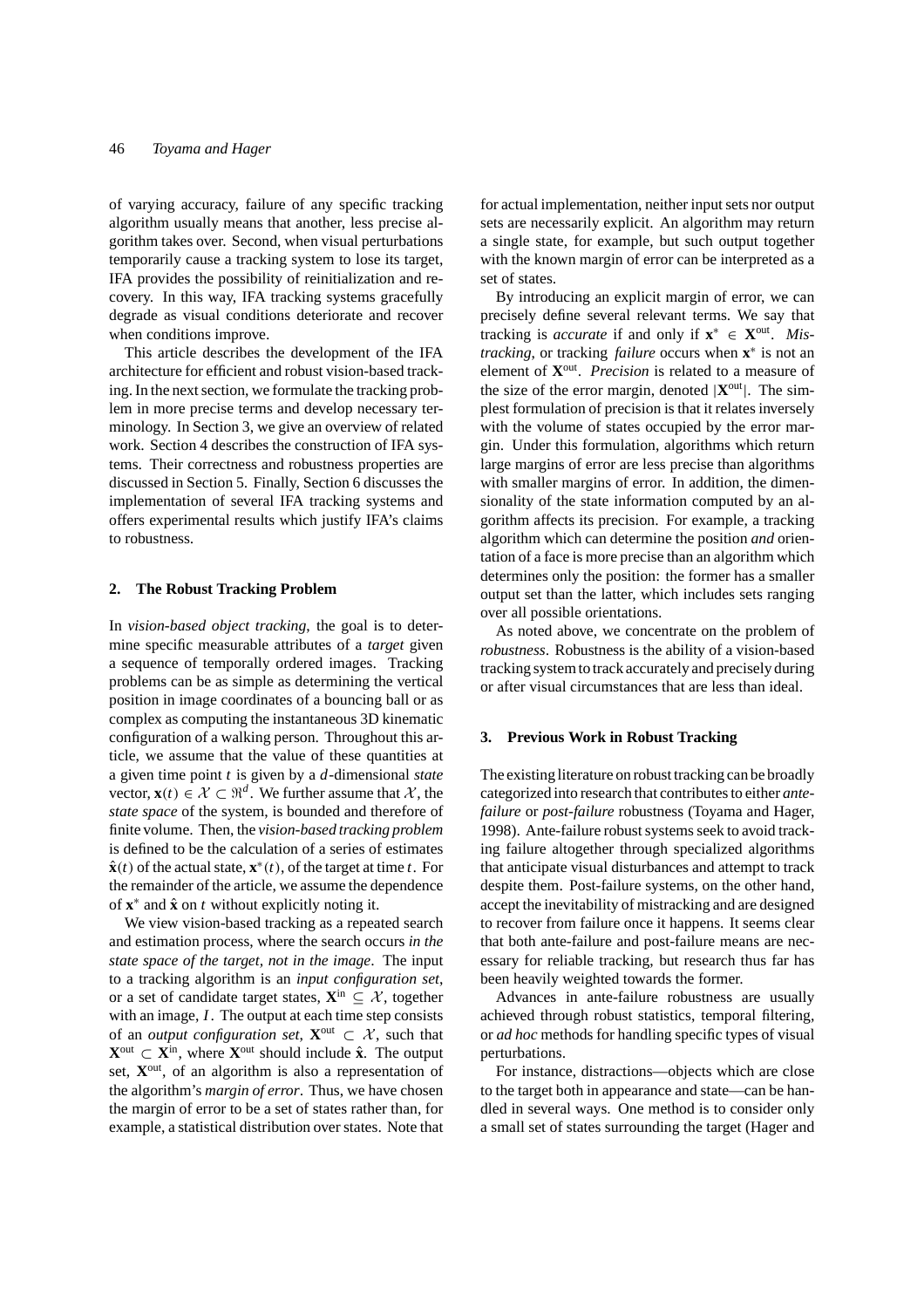Toyama, 1998; Vincze, 1996). This requires some predictability in the target trajectory but eliminates the need to examine the entire image. Another way to handle distraction is through foveation, effectively blurring the image region around the target (Burt and van der Wal, 1990; Terzopoulos and Rabie, 1995). Finally, a tracking system may filter output estimates based on expected motion and noise (Blake et al., 1993). Some of this work is based on a well-established literature in target tracking which handles similar problems by taking advantage of known dynamics and noise models (Bar-Shalom and Fortmann; 1988; Bar-Shalom and Li, 1993; Reid, 1979). All of these techniques avoid distraction by ignoring or filtering out competing object states which are unlikely to be the target.

Other visual disturbances have other solutions. Changes in ambient lighting have been handled by concentrating on color cues (Rasmussen et al., 1996; Wren et al., 1995), by tracking based on edges (Gennery, 1992; Kass et al., 1987; Lowe, 1992), or by explicitly modeling illumination parameters (Hager and Belhumeur, 1998). Fast or unpredictable motion requires combinations of faster hardware, full-frame processing (Burt, 1988; Nishihara, 1996), or probabilistic dynamics (Isard and Blake, 1998). Occlusions, where opaque objects intercept the camera's line of sight to the target, can be handled by robust matching (Gennery, 1992; Hager and Belhumeur, 1998; Lowe, 1992; Kosaka and Nakazawa, 1995) or by dynamic state prediction (Blake et al., 1993; Burridge et al., 1995; Terzopoulos and Rabie, 1995).

Ante-failure work generally seeks to handle problems one at a time, but some researchers have sought to design systems that are ante-failure robust to many types of visual perturbations simultaneously. Notable among these are probabilistic methods, which sample and interpolate likelihoods over the state space (Isard and Blake, 1996), and sensor fusion techniques, which track based on multiple cues (Crowley and Berard, 1997; Kahn et al., 1996; Oliver et al., 1997; Prokopowicz et al., 1994).

None of these efforts are error-free. As in other domains, ante-failure methods cannot eliminate failure entirely. Most often, the limitations are a reflection not of poor algorithmic design, but rather of the impossibility of perfect vision-based tracking in complex circumstances.

To deal with such situations, some researchers have incorporated post-failure schemes to recover tracking when mistracking occurs. Typically, post-failure techniques execute different algorithms depending on tracking success. Much of this work is inspired by *focus of attention* in biological systems. Cognitive science research in focus of attention suggests that biological vision systems are broadly organized into *preattentive* and *post-attentive* stages: The pre-attentive stage rapidly finds image subregions of interest on which to focus the attention of a post-attentive stage, which examines the attended region more closely (Neisser, 1967; Treisman, 1985; Tsotsos, 1993; Wolfe, 1995).

Many resesarchers have incorporated knowledge gained from cognitive science and built tracking systems that manage two separate algorithms, where the first algorithm rapidly finds relevant candidate regions in an image and the second performs tracking (e.g., (Isard and Blake, 1998)). Most of this work focuses on a single means to find and track a target, using various cues: intensity (Pahlavan and Eklundh, 1992), color (Rasmussen et al., 1996), or motion (Huber and Kortenkamp, 1995; Murray and Basu, 1994). These methods are efficient, but do not take advantage of the multiple cues which identify real-world objects.

Some recent work extends this notion to using more than two stages or multiple cues for tracking. In face tracking, for example, some systems are able to robustly determine such things as the facial expression of the target in real-time (Crowley and Berard, 1997; Oliver et al., 1997). Another system is able to detect and track a limited set of vehicles using a three-stage focus of attention scheme (Concepcion and Wechsler, 1996). Others, focusing on the information contained in multiple cues focus on fusing different types of image information to identify a unique target (Maki et al., 1996; Uhlin et al., 1995).

IFA differs from prior work in several ways. First, rather than trying to build computational models of biological visual systems (Culhane and Tsotsos, 1992; Tsotsos, 1995), we are primarily concerned with synthesizing methods for vision-based tracking which are computationally efficient and robust. Second, IFA is not restricted to computing positional or directional information about a target, as are many active tracking systems which emphasize the control aspects of keeping an object in view (Bradshaw et al., 1994; Coombs and Brown, 1993; Nordlund and Uhlin, 1996; Pahlavan and Eklundh, 1992; Uhlin et al., 1995). Rather, IFA search may recover even affine 2D or fully articulated 3D pose information. Third, we pose tracking itself as a flexible multi-stage focus of attention rather than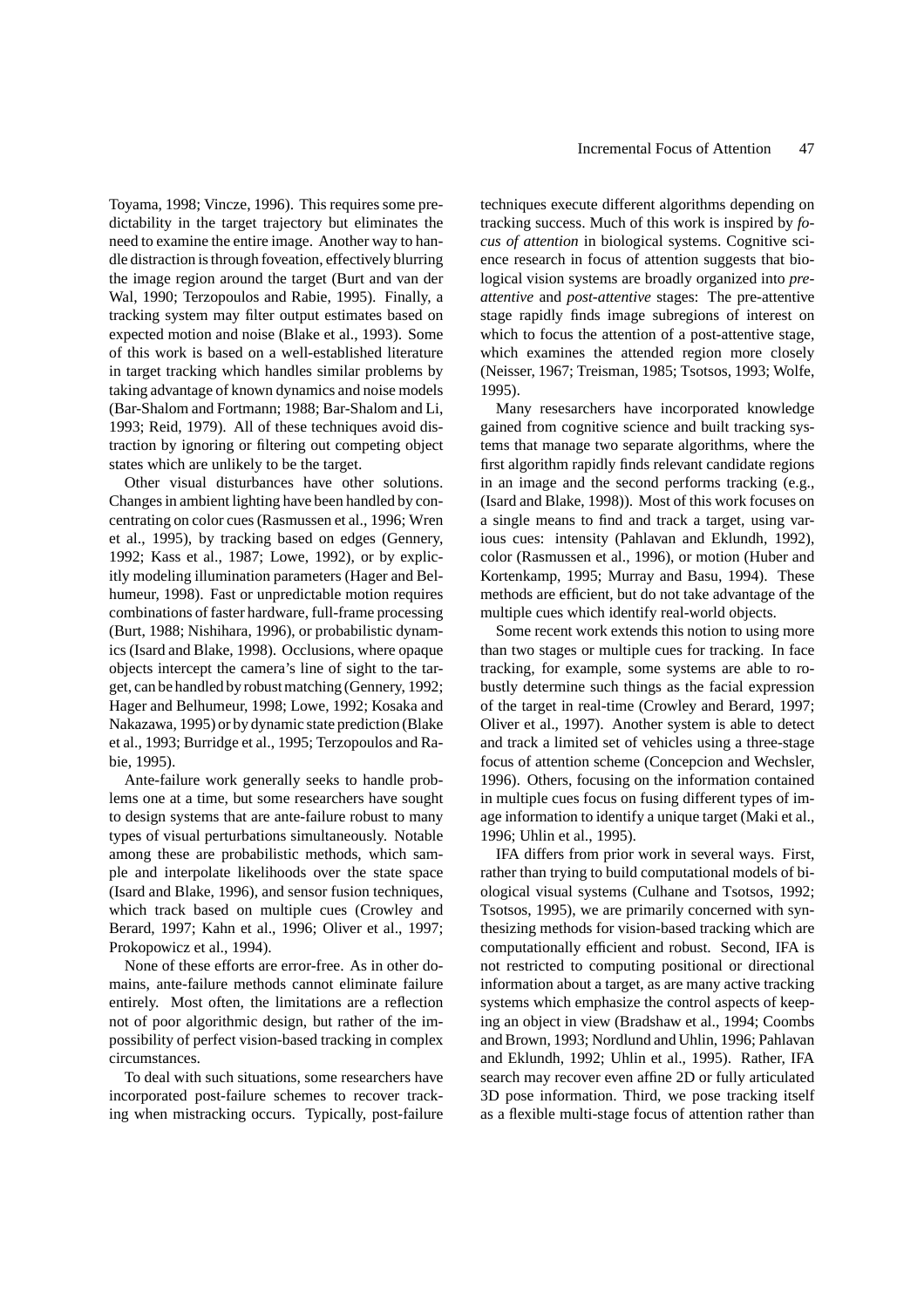remaining within the standard two-stage paradigm (Maki et al., 1996; Nordlund and Uhlin, 1996) or even a fixed *k*-stage architecture (Concepcion and Wechsler, 1996; Crowley and Berard, 1997; Oliver et al., 1997). Lastly, our framework is not restricted to particular targets or specific cue types. Techniques such as eye-blink detection (Crowley and Berard, 1997) or mouth localization (Oliver et al., 1997) are specifically designed for frontal views of faces only and do not generalize for other target types. IFA, in contrast, allows utilization of a variety of algorithms and thus confers robustness to many different target types.

Finally, we note that recent work in control of robotic systems lays a possible theoretical foundation for IFA. "Dynamical pick and place" tasks, in contrast to static pick and place tasks, require a robot to control the dynamics of an object in addition to controlling its position (Burridge et al., 1995). An example is the problem of using a flat, gripper-less, 3-DOF arm to catch a ball thrown into the robot's workspace, where "catching" means bringing the ball to eventual standstill on the bat. By *sequential composition* of locally convergent controllers, one for each subregion in the state space of the ball, the ball can be caught from almost any initial state (Burridge et al., 1995, 1998): When the ball is falling at high speeds, the controller switches to bouncing control to slow the ball down. At lower speeds, the controller may switch to "palming" behavior, where the bat is able to maintain contact with the ball continuously without bouncing. Ultimately, the ball is caught and held still. A kind of sequential composition occurs in IFA, where different tracking algorithms take control depending on the dynamics of the target.

There are two reasons, however, why sequential composition is not adequate for the tracking problem. First, in tracking, the state of the tracked object is also the quantity to be determined, whereas in robot control, sensing is taken for granted and the result of computation is a command to take action. A circularity arises here—the very state that needs to be computed is what determines the method of computation. Secondly, as explained above, tracking can fail. The state of the target can at times be unknown, requiring a system that recognizes such situations and takes steps to recover from them.

## **4. System Construction**

The design of an IFA system begins with an inventory of the tracking algorithms that are available for tracking a particular target. Algorithms are broadly classified as attention-focusing mechanisms (*selectors*) or as tracking mechanisms (*trackers*). The former can be thought of as heuristics which select regions of the state space to search while the latter track the target once it is found. These algorithms, called *layers* in the framework, are ordered by decreasing precision, with more precise algorithms at the top. At any given moment, processing occurs in a single layer. Successful tracking at a layer pushes control upward while unsuccessful tracking pulls control downward. Because one layer's output set is used as the next layer's input set, ascending layers gradually increase the precision of the system's state estimate. Finally, the system operates in either of two modes, indicating its awareness of tracking success. During search mode, the system has no definite state information about the target but actively searches the state space to find it. During track mode, the system asserts that it is tracking the target and can estimate part or all of the desired state information.

#### *4.1. Layer Elements*

The raw materials for IFA layers are tracking algorithms and visual search heuristics. In general, the more algorithms are available for finding and tracking a target, the better the final system, so it is advantageous to explore and exploit every visual uniqueness of the target.

Given a set of visual searching and tracking algorithms, they must first be classified as either potential trackers or potential selectors. This distinction idealizes the algorithms, simplifying design and analysis. Section 5 will discuss the practical implications when these assumptions are not satisfied.

Trackers are algorithms which always generate an output set that contains the target state if given an input set which contains the target. If a tracking algorithm often tracks non-target objects, it may be more suitable as a selector. Conversely, if an attentional heuristic is based on a cue that is known to be unique within its input sets, it may be better suited as a tracker. An attention algorithm focusing on flesh-colored "blobs" could be a successful tracking algorithm if guaranteed that its input will only contain one flesh-colored object. The sensitivity of the surrounding task to mistracking and accuracy will also come into consideration.

In the following, let  $\overline{\mathcal{X}}$  denote the set of all state subsets of  $X$  and let  $I$  denote the set of all images. We model trackers and selectors as functions from state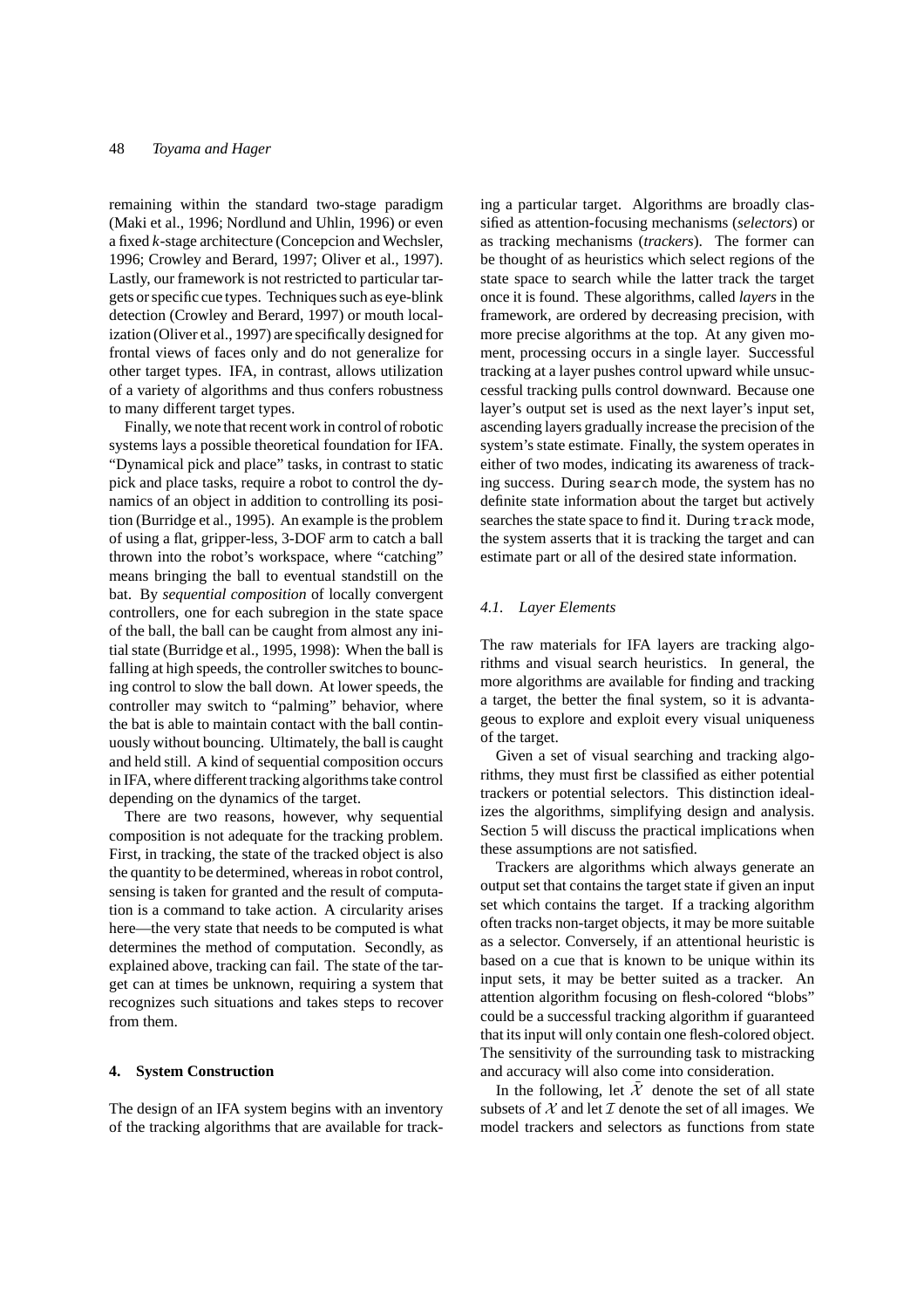sets and images to state sets. For a given function *f* , Dom( $f$ ) ⊆  $\overline{\mathcal{X}}$  and Rng( $f$ ) ⊆  $\overline{\mathcal{X}}$  denote the state set part of the domain of input state sets and range of output state sets of  $f$ , respectively. In all cases, we assume that  $Dom(f)$  covers  $\mathcal{X}$ .

*4.1.1. Trackers.* Formally, a tracker should fit the following definition as closely as possible (in the sections to follow, we discuss the effect of non-ideal trackers):

*Definition 1.* An *idealized tracker* is a function,  $f: \mathcal{X} \times \mathcal{I} \mapsto \mathcal{X}$ , such that for all **X**  $\in$  Dom(*f*) and  $I \in \mathcal{I}$ ,

1.  $f(\mathbf{X}, I) \subset \mathbf{X}$ .

2. If  $\mathbf{x}^* \in \mathbf{X}$ , then either  $\mathbf{x}^* \in f(\mathbf{X}, I)$  or  $f(\mathbf{X}, I) = \emptyset$ .

3. If  $\mathbf{x}^* \notin \mathbf{X}$ , then  $f(\mathbf{X}, I) = \emptyset$ .

Together, Properties 2 and 3, which we refer to as the *filter criterion*, are a formalization of partial correctness. They state that trackers may return occasional false negatives, where a target which is present goes undetected, but never produces false positives, where a nontarget is hallucinated although none exists. Thus, trackers must monitor their performance and report tracking failure. Usually, geometric constraints or thresholds can be set so that a tracker will report failure when appropriate. A tracker based on a wire-frame object model, for example, might report failure when a certain percentage of its model edges lack correspondences in the image. Although precise self-assessment is optimal, for the correctness of the algorithm, it is better for trackers to err on the side of conservativeness in their own estimation of success.

*4.1.2. Selectors.* Selectors are attention-focusing algorithms which are heuristic in nature and hence prone to returning sets not containing the target state:

*Definition 2.* An *idealized selector* is a randomized function,  $g: \overline{\mathcal{X}} \times \mathcal{I} \mapsto \overline{\mathcal{X}}$ , such that for all **X** ∈ Dom( $f$ ) and  $I \in \mathcal{I}$ ,

- 1.  $g(\mathbf{X}, I) \subset \mathbf{X}$ .
- 2. If  $\mathbf{x} \in \mathbf{X}$ , there is some finite probability  $\epsilon_g > 0$  that  $\mathbf{x} \in g(\mathbf{X}, I).$

The purpose of selectors is to output manageable state sets for higher layers with a possible bias toward

certain geometric or image-based constraints. For instance, a selector for face tracking will prefer *but not insist on* returning output sets which include states consistent with detected motion or flesh color. Thus, selectors return different output sets over time such that different portions of the state space are passed up the hierarchy with each call.

Finally, associated with each selector,  $g_i$ , are an *iteration index,*  $\sigma_i$ , and an iteration threshold,  $\sigma_i^{\text{MAX}}$ . The iteration index counts the number of times a selector is executed and elicits selector *failure* when it surpasses the iteration threshold (Section 4.4 describes when indices are incremented or reset). Monitoring of the iteration index prevents repeated, unsuccessful attempts to find the target in a region of the state space not containing the target. Actual  $\sigma_i^{MAX}$  values will depend on the reliability of the attention heuristic.

*4.1.3. Set Dilation.* One last adjustment is made to trackers. Since targets are moving even as computation in layers takes place, the state sets output by layers must be adjusted in order to accommodate target movement. The union of potential adjusted output sets must be guaranteed to include the target state if the input set included it. In practice, this seemingly strict requirement is satisfied by *set dilation*, in which the input sets to a tracker are simply expanded to include neighboring states as well. For the remainder of this article,  $X<sup>out'</sup>$ , will be taken to mean the output set after set dilation.

## *4.2. Layer Composition*

In order to construct the system, all layers are sorted by output precision. Because greater precision often requires more processing, this means that faster algorithms will tend to occur at the bottom layers. Algorithms which are superseded by others in both speed and precision should be discarded.

Next, additional selectors are inserted wherever one layer's output is not precise enough to satisfy the input constraints of the layer above it. These selectors may be specially designed for the system and the environment, or they may be brute-force search algorithms which systematically partition a state space into subsets of the appropriate size. If the bottommost layer does not take the full configuration set as its input, a selector is added at the bottom. Any selectors that are more precise than the most precise tracker are discarded or converted into trackers.

Layers are then labeled from 0 to  $n - 1$  such that the topmost layer is  $n - 1$ , and the bottommost is 0.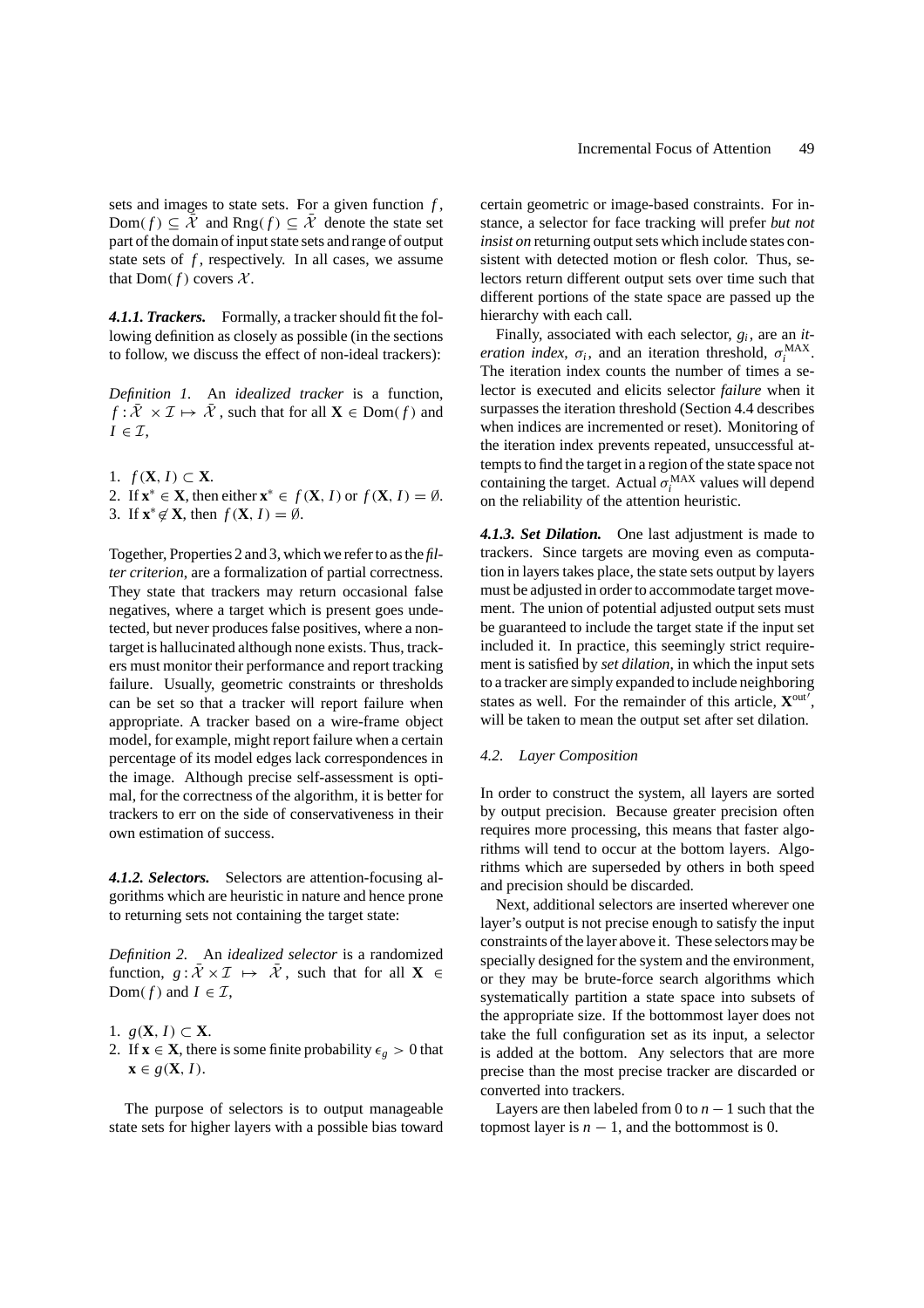

*Figure 1*. A five-layer Incremental Focus of Attention (IFA) system. On the left, a schematic representation of five algorithmic layers. On the right, the corresponding finite state transition graph for an example with three trackers and two selectors. Subscripts indicate corresponding layer number; superscripts indicate whether the state is in search or track mode. Outbound edges at the top left of a state are taken when a layer is successful; outbound edges at the bottom right are taken when a layer fails.

## *4.3. State Transition Graph*

At the heart of an IFA system lies a deterministic finite state automaton (Fig. 1(right)), in which transitions occur based on the success of layers. This automaton is constructed as follows:

- For each layer  $k$  ( $0 \le k < n$ ), we create a node  $N_k^s$ .
- Let *m* be the index of any selector that occurs immediately above a tracker. We create nodes  $N_j^t$ , for each layer *j*  $(m + 1 \le j \le n)$ . In Fig. 1,  $n = 5$ ,  $m = 2$ , layers 0 and 2 are selectors, layers 1, 3, and 4 are trackers, search nodes are on the left, and track nodes are on the right. The superscripts indicate the obvious correspondence of states with the two modes.
- For each  $k, 0 < k < n$ , we create a *success link* (a directed edge) from node  $N_{k-1}^s$  to  $N_k^s$  and a *failure link* from node  $N_k^s$  to node  $N_l^s$ , where *l* is the first layer below layer *k* that is a selector. One more failure link is created from node  $N_0^s$  to itself.
- From  $N_{n-1}^s$ , the search node for the topmost tracker, we add a success link to  $N_{n-1}^t$ .
- For each  $j, m < j < n$ , we add a failure link from node  $N_f^t$  to  $N_{j-1}^t$ ; and similarly, we add a success link from node  $N_{j-1}^t$  to  $N_j^t$ . One more success link is created from node  $N_{n-1}^t$  to itself.

# • Finally, we add a failure link from node  $N_{m+1}^{\text{t}}$  to  $N_m^{\text{s}}$ .

Since each state represents a unique combination of tracking layer and operating mode (i.e., search or track), the internal knowledge of the system in terms of tracking mode and precision is represented in its entirety by the current state of the automaton.

## *4.4. Algorithm*

In describing the IFA algorithm (Fig. 2), we use the following variables: *N* represents the current node in the state transition graph,  $i = L(N)$  represents the layer associated with *N*, *li* represents the algorithm at layer *i*, and  $\mathbf{X}_i^{\text{in}}$  and  $\mathbf{X}_i^{\text{out}}$  denote the input and output sets of layer *i*. The functions  $S(N)$  and  $F(N)$  return the destination nodes of transition edges out of node *N* for success and failure, respectively.

Once initialized, the algorithm spends its time in the main loop, repeatedly executing the currently active layer and evaluating the results. Layers cause a straightforward transition based on their success, moving control up a layer when successful and down to the next tracker or selector, if unsuccessful.

Some additional bookkeeping happens for these transitions, both to keep iteration indices updated and to send the proper state sets to the next executing layer.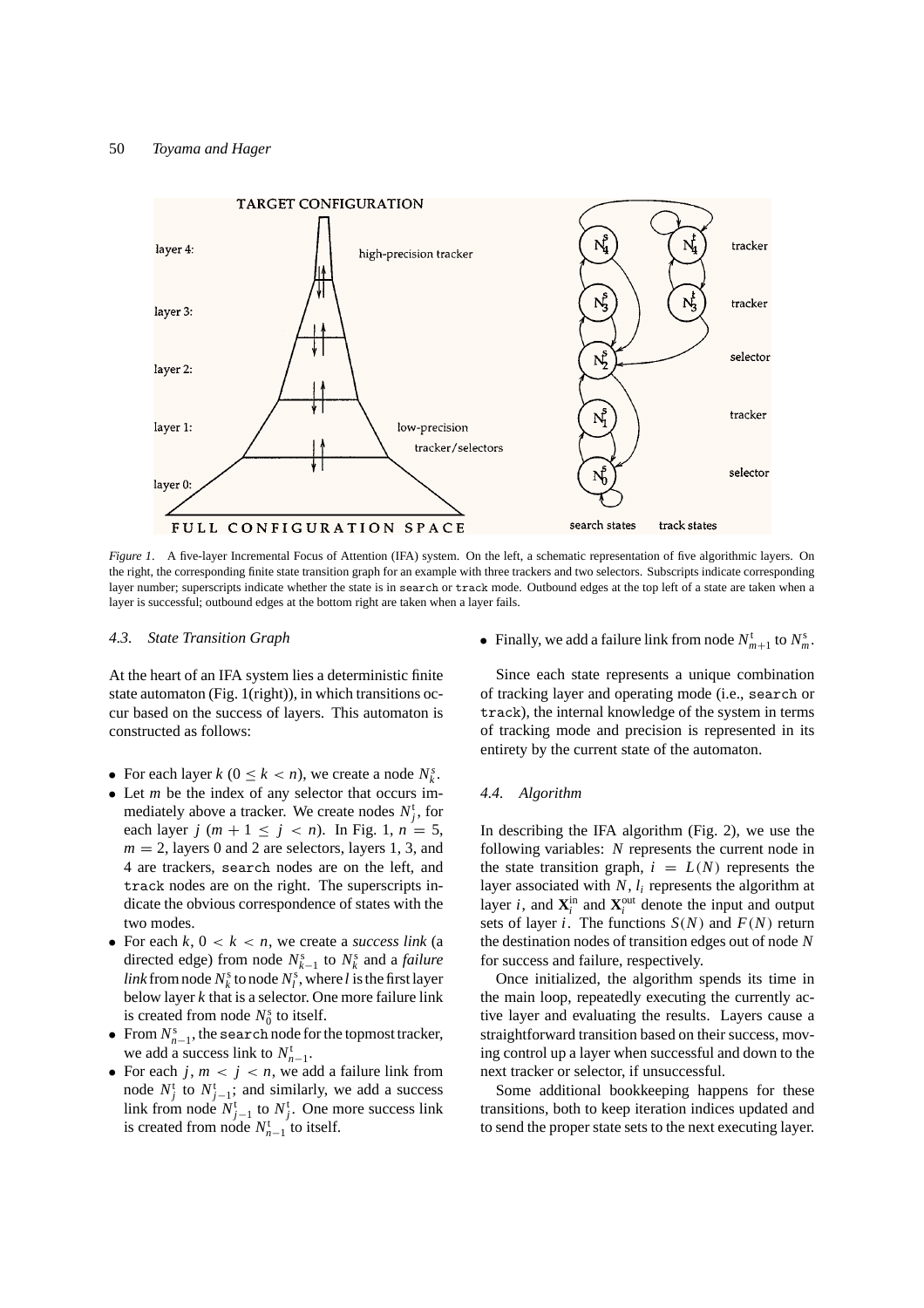**Initialization:** Set all iteration indices,  $\sigma_i$ , to 0, set N to  $N_0^s$  ( $i = 0$ ), and set  $X_0^{in} \leftarrow \mathcal{X}$ , the entire state space.

**Loop:** Compute  $X_i^{\text{out}} = l_i(X_i^{\text{in}}, I(t))$ , and evaluate the following conditional:

- 1. If layer i is a tracker and  $X_i^{\text{out}} = \emptyset$ , perform set dilation on the input set (resulting in  $\mathbf{X}^{\text{out'}}_i$ , update  $N \leftarrow F(N)$ , update  $i \leftarrow L(N)$ , and increment  $\sigma_i$  if Layer i is a selector. Go to Loop.
- 2. If layer i is a selector and  $\sigma_i > \sigma_i^{\text{MAX}}$ , then reset  $\sigma_i$  to 0, set  $N \leftarrow F(N)$ , and set  $i \leftarrow L(N)$ . Go to Loop.
- 3. Otherwise, set  $N \leftarrow S(N)$ ,  $i \leftarrow L(N)$ , and set  $X_i^{in} \leftarrow X_{i-1}^{out'}$ . If  $N = N_{n-1}^t$ , 'jset all iteration indices to 0, and set  $X_i^{in} \leftarrow X_i^{out'}$ . Go to Loop.

*Figure 2*. The IFA algorithm.

A selector's iteration index is incremented each time its corresponding node is visited and reset to 0 either when the selector fails or when top layer tracking is achieved. Output state sets at a particular layer are only used as input sets of the next processing layer when the layer in question is successful. If a layer is unsuccessful, then the selector to which control falls uses the same input set as it did the previous time it was called. In Fig. 2, Steps 1 and 2 are concerned with tracker and selector failure, respectively, and Step 3 handles success for both trackers and selectors.

The construction of the layers according to Sections 4.1 through 4.3 together with the algorithm described above assures that the following properties hold (straightforward proofs are given in (Toyama, 1998)):

**Property 1.** (*correctness*) *The return of*  $\mathbf{X}^{\text{out}} \neq \emptyset$  *by Node*  $N_{n-1}^{\text{t}}$  *implies that*  $\mathbf{x}^* \in \mathbf{X}^{\text{out}}$ *.* 

**Property 2.** (*robustness*) *Assume that a system is begun at some node*,  $N_k^s$  ( $0 \leq k < n - 1$ , *where n is the number of layers*), *and that*  $\mathbf{x}^* \in \mathbf{X}^{\text{in}}$ *. Then, under ideal visual conditions,*  $P(N = N_{n-1}^t) \rightarrow 1$  *as*  $t \rightarrow \infty$ *.* 

A special case of Property 2 affirms that when the system starts at the bottom layer, high precision tracking will eventually take place.

## **5. Non-Ideal IFA Systems**

In reality, the assumptions made in the previous section do not hold perfectly. Since we are making claims about the robustness of systems, it is vital to our analysis to examine the effects of violated assumptions. We show that even though system performance deteriorates with weakened assumptions, the system as a whole nevertheless retains robustness and partial correctness.

## *5.1. IFA in Practice*

*5.1.1. Permanent Visual Disturbances.* Any visual event that causes a tracker to fail will prevent recovery from any layer below that tracker, so a permanent perturbation will prevent recovery forever. On the other hand, the intent is to recover quickly, so ideal conditions should not need to remain for very long. In Section 5.2, we will consider the issue of expected recovery times.

*5.1.2. Imperfect Trackers.* Real trackers may return false positives. This can happen even with excellent visual criteria for judging whether an image contains the target object, because it is always possible that there are multiple *distractor* objects visually identical to the target.

Distractors can exist for any single tracker. Thus, a tracker which uses only color to determine its target will be distracted by objects with the same color as the target. Distractors may violate Definition 1(Item 2) because the output set of a tracker may contain the state of a distractor only, even if the input set contains the actual target. Distractors can also violate Definition 1(Item 3) of trackers, since they will cause a tracker to output a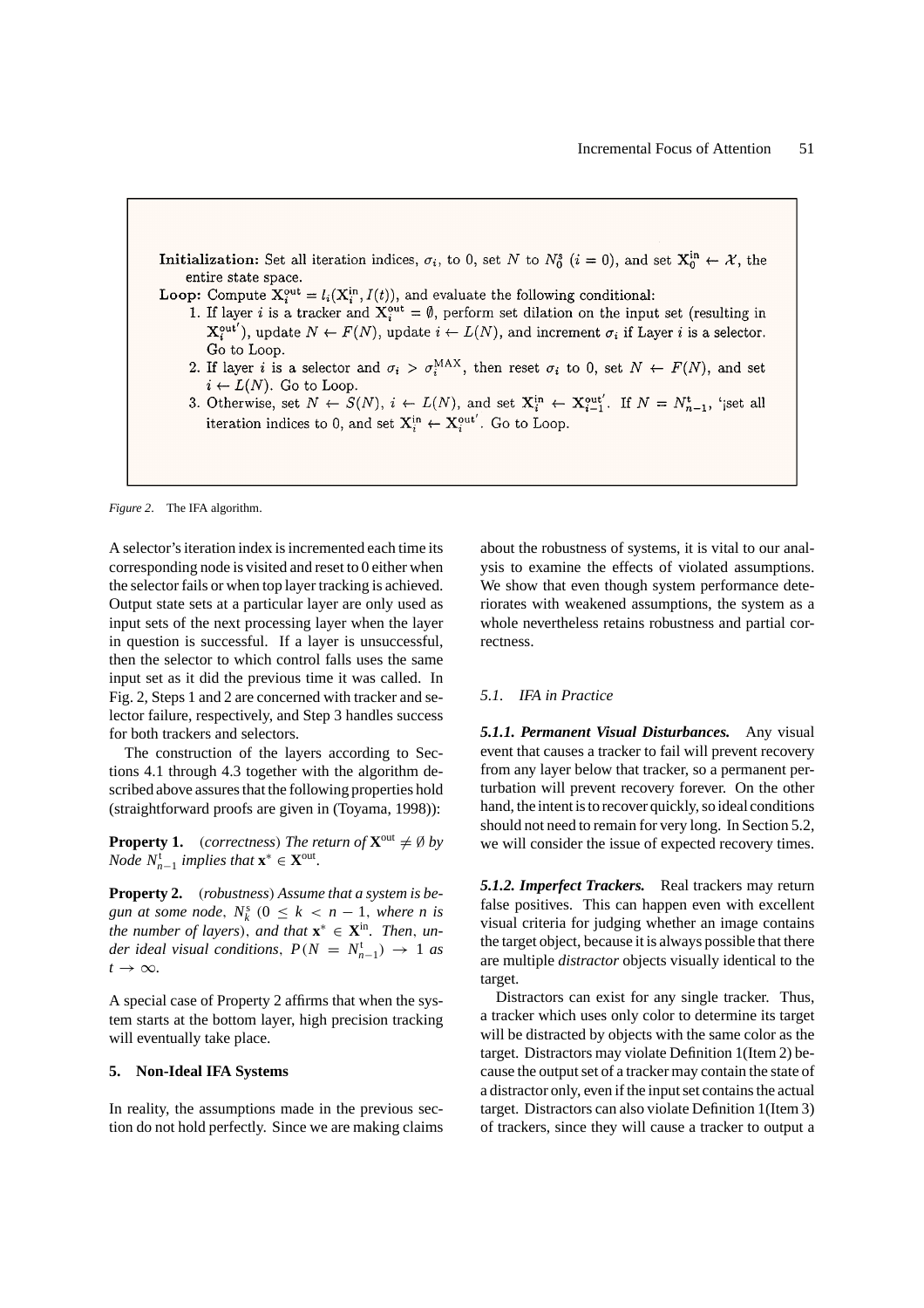non-empty set, even when only a distractor, and not the actual target state, is in their input state set. Therefore, the correctness and robustness properties in Section 4.4 depend on the fact that at the very least, the top layer tracker does not admit distractors.

Distractors can cause one other form of tracking error, which we call errors due to *sleight of hand*. Sleight of hand occurs when the system is in one of the nontop-layer track nodes ( $N_i^t$ , where  $i \neq n-1$ ), and an object that is a distractor for that layer occludes and then moves away from the target object. An example of this occurs when the system is tracking a target's partial state based solely on color, and another object of similar color passes in front of the target. It is possible in this instance that the system will begin tracking the second object instead of the target, without recognizing its error. This situation can be completely avoided by excluding all but the top layer from track mode. The cost of choosing this conservative option, however, is to lose the possibility of tracking at lower precisions under perturbed conditions, i.e., to lose the quality of graceful degradation.

#### *5.2. Recovery Times*

The key issue of IFA systems in practice is a quantitative one: How long is the recovery time after a failure event?

It will be useful to consider a compact representation of an IFA system, in which selectors are always followed by trackers and trackers (except the top layer tracker) are followed by selectors. Formally this is not a problem since the composition of any number of trackers is a tracker and the composition of any number of selectors is a selector. Label the 2*m* new layers *g*0,  $f_0$ ,  $g_1$ ,  $f_1$ ,  $\dots$ ,  $g_{m-1}$ ,  $f_{m-1}$ , where  $g_0$  represents the bottommost selector and  $f_{m-1}$  is the topmost tracker.

In the following sections, we will let  $\kappa_i$  represent the number of times that selector *gi* will be called before its output set contains the target (and  $\mathbf{E}[\kappa_i]$  the expected number of calls). Let  $T_i$  be the total time to execute both selector  $g_i$  and tracker  $f_i$ . We will additionally make some independence assumptions which will make the analyses tractable:

- 1. State-image pairs are static between visits to the bottom layer.
- 2. Each time the bottom-layer is visited, the state component of the input is generated statistically independently from previous visits.

3. The operation and associated probabilities of each layer is independent of the operation of layers preceding it.

These assumptions are intended to be consistent with intuitive notions of object motion, particularly for those targets which require post-failure robustness: While most objects exhibit apparent continuity over small time scales, they are more likely to appear to move randomly when sampled over larger time scales.

*5.2.1. Ideal IFA.* Under ideal conditions, the filter criterion for tracker  $f_i$  ensures that  $g_{i+1}$ 's input set always includes the target state. Thus, we can set  $\sigma_{g_{i+1}}^{MAX}$ to  $\infty$  and still expect recovery.

The expected value of the sum of random variables is simply the sum of their expected values, so the total expected time to complete recovery from selector layer *i*, is given by

$$
\mathbf{E}\big[T_i^{m-1}\big] = \sum_{j=1}^{m-1} \mathbf{E}[\kappa_j] T_j,\tag{1}
$$

where  $T_i^{m-1}$  represents the total time to recover from Layer *i* to Layer  $m - 1$ . In this case, better selector heuristics at any Layer *i* will decrease  $\mathbf{E}[\kappa_i]$  and contribute directly to shorter expected recovery times. We note that the impact of the improvement at any layer is roughly equal to improvement of any other layer, because most branches in the implicit search tree are immediate dead ends (see Fig. 3(a)).

*5.2.2. IFA in Practice.* The existence of false positives for trackers complicates the recovery time analysis. With false positives, iteration thresholds must be finite (except at the bottom layer), in order to ensure exit from upper layers that are given input sets not containing the target.

To make the analysis concrete, we make the following modeling decisions: (1) there is a fixed probability,  $p_{f_i}$ , of a false positive at Layer  $f_i$  for each potential branch of the search at Layer  $g_i$ ; (2) a false positive at one layer does not affect the probability of false positives at higher layers; (3) there are fixed probabilities,  $\rho_{ij}$  <  $(1 - p_{fi})$ , which represent the probability that a given selector,  $g_i$ , receives the target state in its input state, it will return an output set containing the target on the *j*th iteration.

We now consider the time required to fall out of a layer, should that layer be called with an input set not containing the target. We merely add up the number of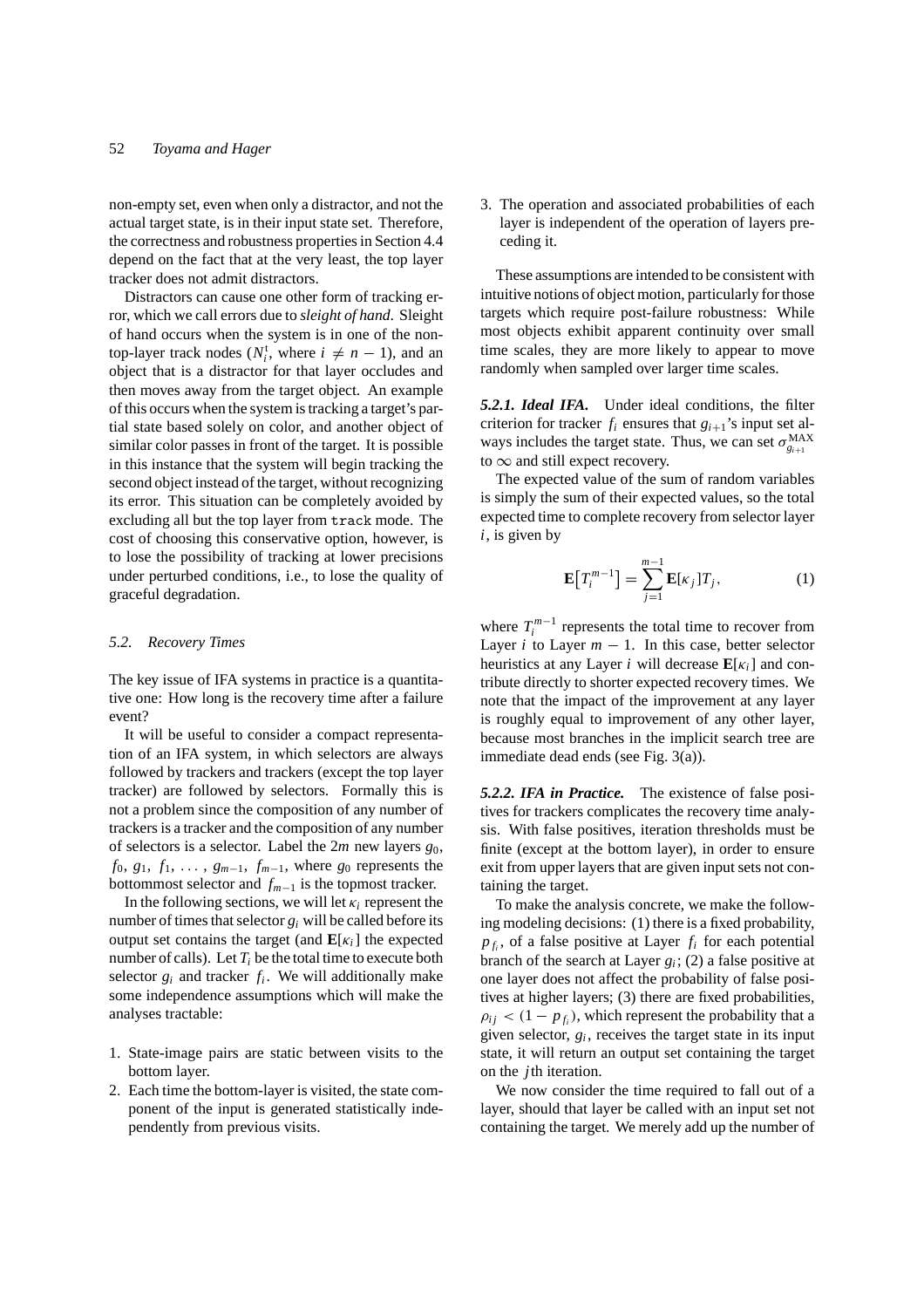

*Figure 3*. Schematics for the IFA search process. Solid lines represent branches or subtrees which actually were explored until target state localization. Dotted lines represent branches or subtrees which were not explored before state determination. Triangles represent entire subtrees. (a) IFA systems with trackers which fulfill the filter criterion prune all but one subtree at each depth; (b) Systems whose trackers do not fulfill the filter criterion may have to search every subtree to maximum depth.

visits to each layer (multiplied by the respective times it takes to do so), given that all iteration thresholds must be reached before the algorithm reverts to layer  $i - 1$ below. Below,  $M_i$  represents the time it takes to revert to Layer*i*−1, starting at Layer*i*, when Layer*i* receives a set without the target:

$$
\mathbf{E}[M_i] = \sigma_i^{\text{MAX}} T_i + p_{f_i} \sigma_i^{\text{MAX}} \mathbf{E}[M_{i+1}] \tag{2}
$$

Note that only false positives generated at higher layers cause additional search deeper in the subtree. Setting the base case,  $\mathbf{E}[M_{m-1}]$ , of this recurrence to  $T_{m-1}$ , we arrive at the explicit form,

$$
\mathbf{E}[M_i] = \sum_{j=i}^{m-1} \left( \prod_{k=i}^{j-1} p_{f_k} \sigma_k^{\text{MAX}} \right) \sigma_j^{\text{MAX}} T_j. \tag{3}
$$

Next, we compute  $H_i^{m-1}$  the time required to find a target from Layer *i*, if the system does in fact find the target. First, we compute  $\mathbf{E}[\kappa_i']$ , the expected number of times Layer *i* itself is called, by normalizing the probabilities of  $\kappa_i$  for values less than or equal to  $\sigma_i^{\text{MAX}}$  and then computing their expected values. We then sum the expected time it takes to execute Layer *i*, the expected time spent exploring false positives, and the expected time spent ascending the remaining layers:

$$
\mathbf{E}[H_i^{m-1}]
$$
  
=  $T_i \mathbf{E}[\kappa'_i] + p_{f_i} (\mathbf{E}[\kappa'_i] - 1) \mathbf{E}[M_{i+1}] + \mathbf{E}[H_{i+1}^{m-1}]$   
=  $\sum_{j=i}^{m-1} T_j \mathbf{E}[\kappa'_j] + p_{f_j} (\mathbf{E}[\kappa'_j] - 1) \mathbf{E}[M_{j+1}],$  (4)

where  $M_{j+1}$  is as in Eq. (3) and  $\mathbb{E}[H_{m-1}^{m-1}] = T_{m-1}$ . For purposes of recovery after failure, we are interested primarily in the case when  $i = 0$ .

Letting  $\mathbf{E}[\kappa_{all}]$  be the expected number of times the bottom layer will be called before the algorithm converges to the top layer, we can expect the total recovery time to be

$$
\mathbf{E}\big[T_0^{m-1}\big] = \mathbf{E}[\kappa_{\text{all}}]\mathbf{E}[M_0] + \mathbf{E}\big[H_0^{m-1}\big].\tag{5}
$$

The value of  $E[\kappa_{all}]$  can be estimated as follows. The probability that selector-tracker pair *i* will succeed, given it receives the target in its input set is given by the sum of a geometric series:

$$
P_i^{\text{hit}} = \sum_{j=0}^{\sigma_i^{\text{MAX}}} \rho_{ij} \prod_{k=0}^{j-1} (1 - \rho_{ik}).
$$
 (6)

Taking advantage of our independence assumptions, the probability of reaching the top layer from the bottom layer is always

$$
P_{0,m-1}^{\text{hit}} = \prod_{i=0}^{m-1} P_i^{\text{hit}}.
$$
 (7)

The number of times the bottom layer must be visited to reach the top layer is geometrically distributed, with initial probability  $P_{0,m-1}^{\text{hit}}$ . The expected value of this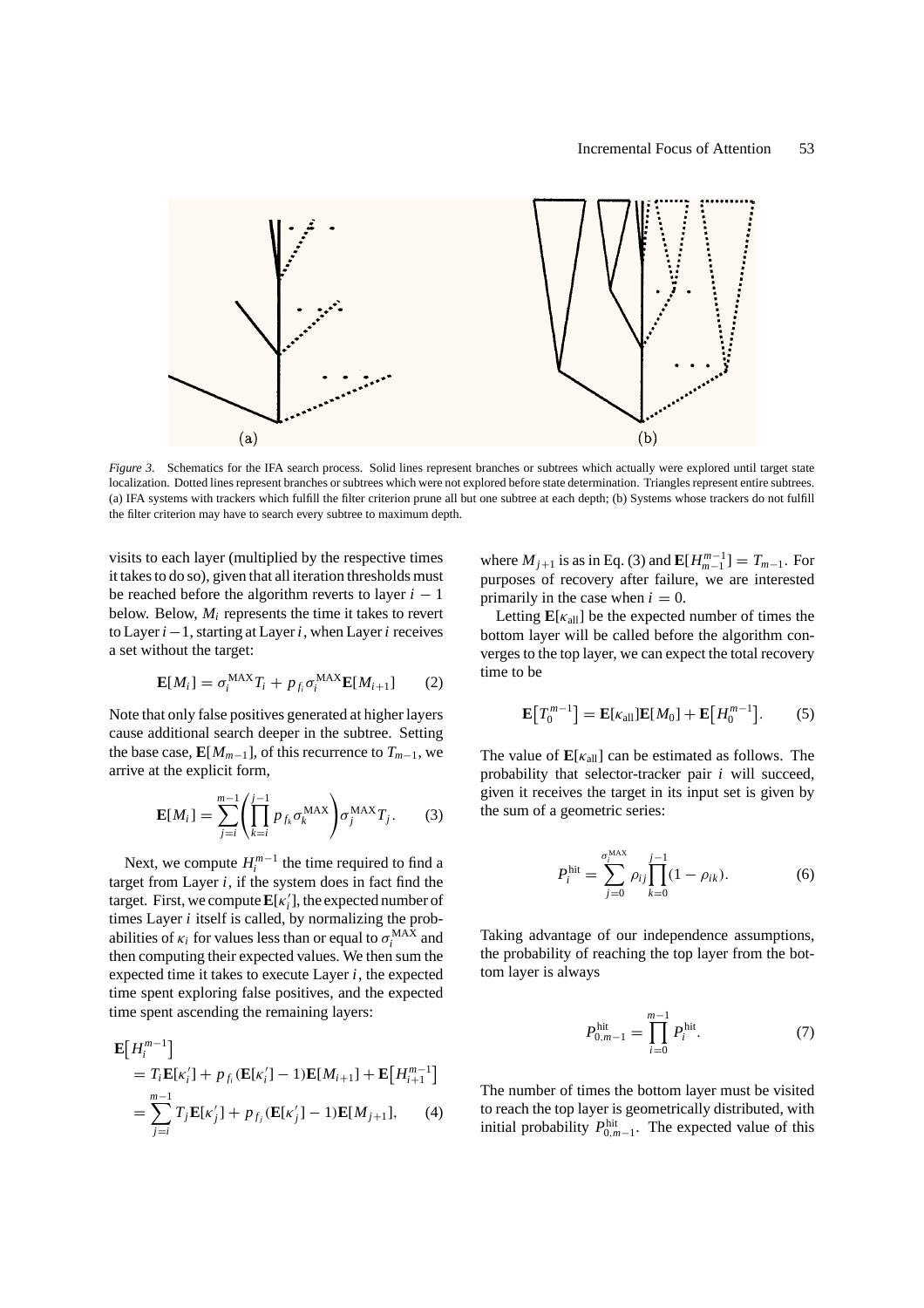distribution is simply  $1/P_{0,m-1}^{\text{hit}}$ , so  $\mathbf{E}[\kappa_{\text{all}}]$  is  $1/P_{0,m-1}^{\text{hit}}$ 1.

The complex interaction of several parameters (selector heuristic effectiveness, number of distractors, layer execution times, and iteration indices) makes these expressions difficult to grasp, and in any case, most of the probabilities are unknown a priori. In the next section, we offer a concrete example.

*5.2.3. Simulation.* Using the assumptions made in Section 5.2.2 and approximate probability models based on our face tracking implementation (presented in Section 6), we analyze expected recovery times.

The face tracker can be compactly represented as four alternating selector and tracker layers. Empirical data show that the bottom two layers take approximately 0.13 s to find and determine whether a blob of color is of sufficient size to be a face; the top two layers take mean time 0.07 s to confirm or reject a candidate state set.

Under good visual conditions, the hit rate and the rate of false positives at the bottom layers are determined entirely by the number of distractors present in the image. Letting *d* be the number of flesh-colored distractors in the image, we approximate  $p_{f_0}$ , the rate of false positives, with  $d/(d + 1)$ . So, for example, with 9 distractors,  $p_{f_0} = 0.9$ . We eliminate the possibility of false positives at the top layer and set  $p_{f_1} = 0.0$ . The top layer iteration threshold is set to 1 (for reasons to follow), so that fixes  $\mathbf{E}[\kappa_1']$  for the top selector to 1, as well.

This particular set of values induces the following terms for Eq. (5):

$$
\mathbf{E}[M_0] = 0.13 + \frac{d}{d+1} 0.07
$$
  
\n
$$
\mathbf{E}[H_0^1] = 0.2
$$
  
\n
$$
\mathbf{E}[\kappa_{all}] = \frac{1}{1/(d+1)} - 1 = d.
$$

Thus,

$$
\mathbf{E}[T_{\text{face}}] = 0.13d + 0.07 \frac{d^2}{d+1} + 0.2.
$$

**E**[*T*face] versus *d* becomes asymptotically linear as *d* grows larger, as seen in Fig. 10 (the dashed line).

Figure 4 shows the effect of the top layer's iteration threshold on expected recovery time. The graph shows two different cases. The solid line indicates the case when there is one distractor and the dotted line indicates the case for two distractors. For these particular cases, clearly a smaller iteration threshold is better (and thus, for all of the experiments on real data, we used iteration indices of 1, except for the bottom layer).



*Figure 4.* Recovery time as a function of the bottom-layer iteration threshold: with one distractor (solid), and two distractors (dotted).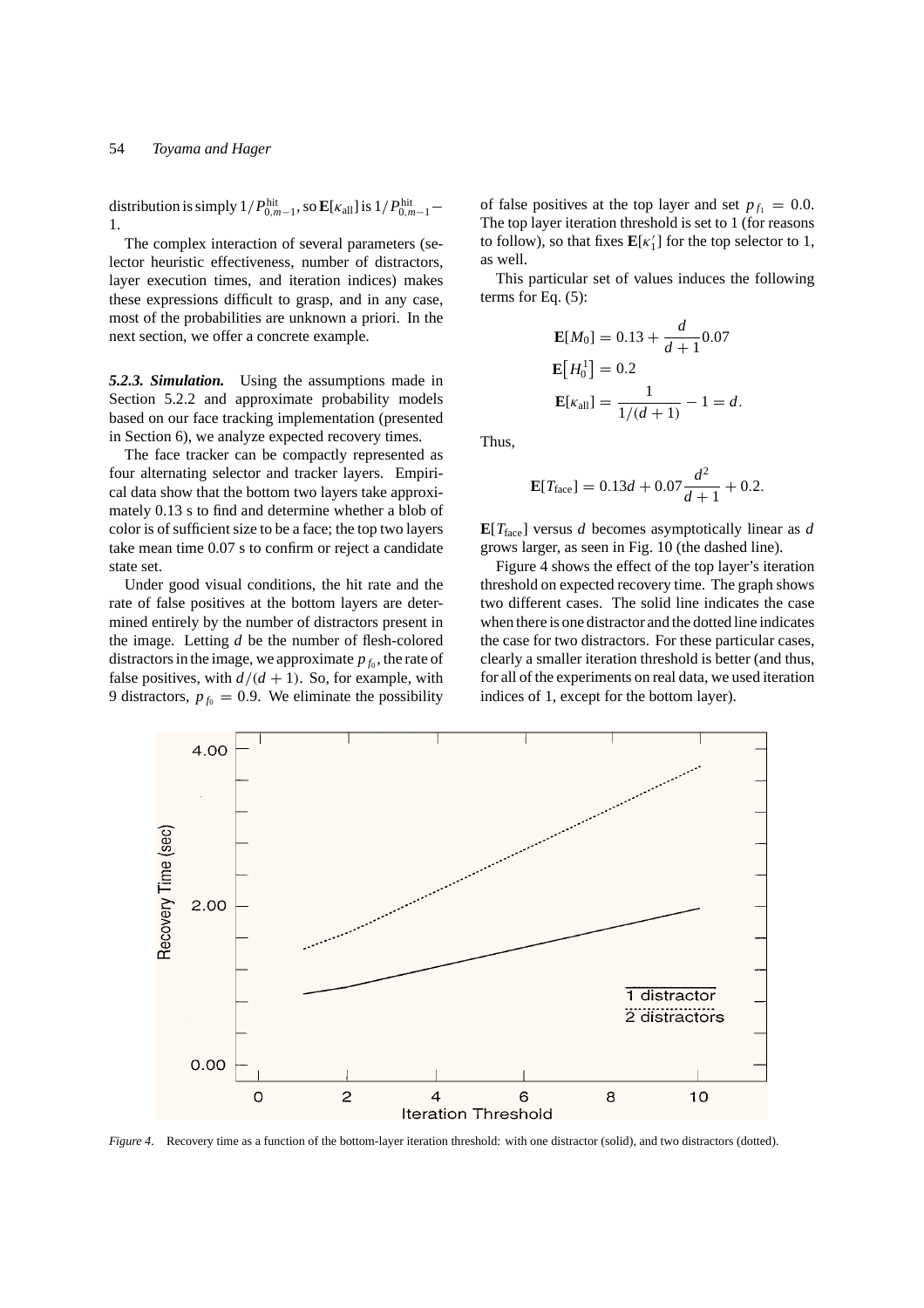We caution that analysis with different parameters show that the trends noted here do not necessarily hold in general. Some systems with 3 layers, for example, display best performance at iteration thresholds of 2 or 3. We have found that small iteration thresholds appear optimal in most cases. Exceptions occur when low layers take significantly longer to execute than higher layers. These cases, however, represent those instances where the low layers are computationally slow compared with the verification and pose-estimation layers above. In such instances, the use of the lower layers is usually unjustified, as they fail as efficient focus of attention heuristics.

#### **6. Implementation and Results**

In this section, we demonstrate several implemented IFA systems which robustly track various objects.

## *6.1. IFA Face Tracking*

Our current real-time implementation runs on a singleprocessor 266 MHz Pentium II PC with a Matrox Meteor framegrabber.

The system uses seven layers (see Fig. 5 for four of the layers in action). In the following, all variables, *k*, indicate a constant threshold set empirically.

Layer 0 randomly selects one of nine regions of the search space, roughly corresponding to those states which would project a face to one of nine rectangles in the image.

**Layer 1** selects regions of the search space corresponding to pixels exhibiting skin color. Skin color is defined to be those RGB values where

$$
k_{rg}^- < r/g < k_{rg}^+ \\
k_{rb}^- < r/b < k_{rb}^+.
$$

This color model describes a thin pyramidal wedge in RGB space which accepts skin colors of all races under approximately white light. Although probabilistic or adaptive color models are conceivable (Oliver et al., 1997; Raja et al., 1998), this layer is meant as an initial attention-focusing scheme only; a fast, liberal color model is preferred to a slower, more precise one which might miss actual skin under varying illumination. Any pixel not classified as skin-color immediately eliminates a range of configurations from the search space: facial configurations that would project skin-color to image pixels not classified as skin-color are thrown out.

Layer 2 is a color- and motion-based selector that is biased toward regions nearest the last observed position of the target. The search spirals outward and selects state sets consistent with those pixels which exhibit both skin color (as in Layer 1) and large motion,

$$
\frac{dI(\mathbf{x})}{dt} > k_m.
$$

 $I(\mathbf{x})$  represents the image intensity at pixel **x**. Search space reduction proceeds in a manner similar to Layer 1.

**Layer 3** uses*radial spanning* to find the approximate size and shape of a single cluster of skin-colored pixels. Radial spanning is a fast cluster detection algorithm: Pixel probes are initialized at the center of the predicted position of the face and then extended radially outward until they find non-skin-colored pixels (Toyama, 1998). Probes are affected by forces as follows:

$$
F_i = F_i^{\text{out}} + F_i^{\text{in}} + F_i^{\text{int}}, \text{ where}
$$
  

$$
F_i^{\text{out}} = k_{\text{out}}, \text{ if pixel at } \mathbf{x}_i \text{ is skin color},
$$

 $F_i^{\text{in}} = k_{\text{in}}$ , if pixel at  $\mathbf{x}_i$  is not skin color,

$$
F_i^{\text{int}} = k_{\text{int}} * \frac{(2\mathbf{x}_i - \mathbf{x}_{\mathbf{p}(i)} - \mathbf{x}_{\mathbf{s}(i)}) \cdot \mathbf{v}_i}{|2\mathbf{x}_i - \mathbf{x}_{\mathbf{p}(i)} - \mathbf{x}_{\mathbf{s}(i)}|}
$$

where *i* indexes a predetermined number of probes (16



*Figure 5*. Face tracking at different layers. Layer 1: skin-colored pixels are marked black. Layer 3: skin-color blob tracking. Layer 5: a rectangle marks SSD tracking using a stored template. Layer 6: Full pose estimation; facial features are tracked using small templates.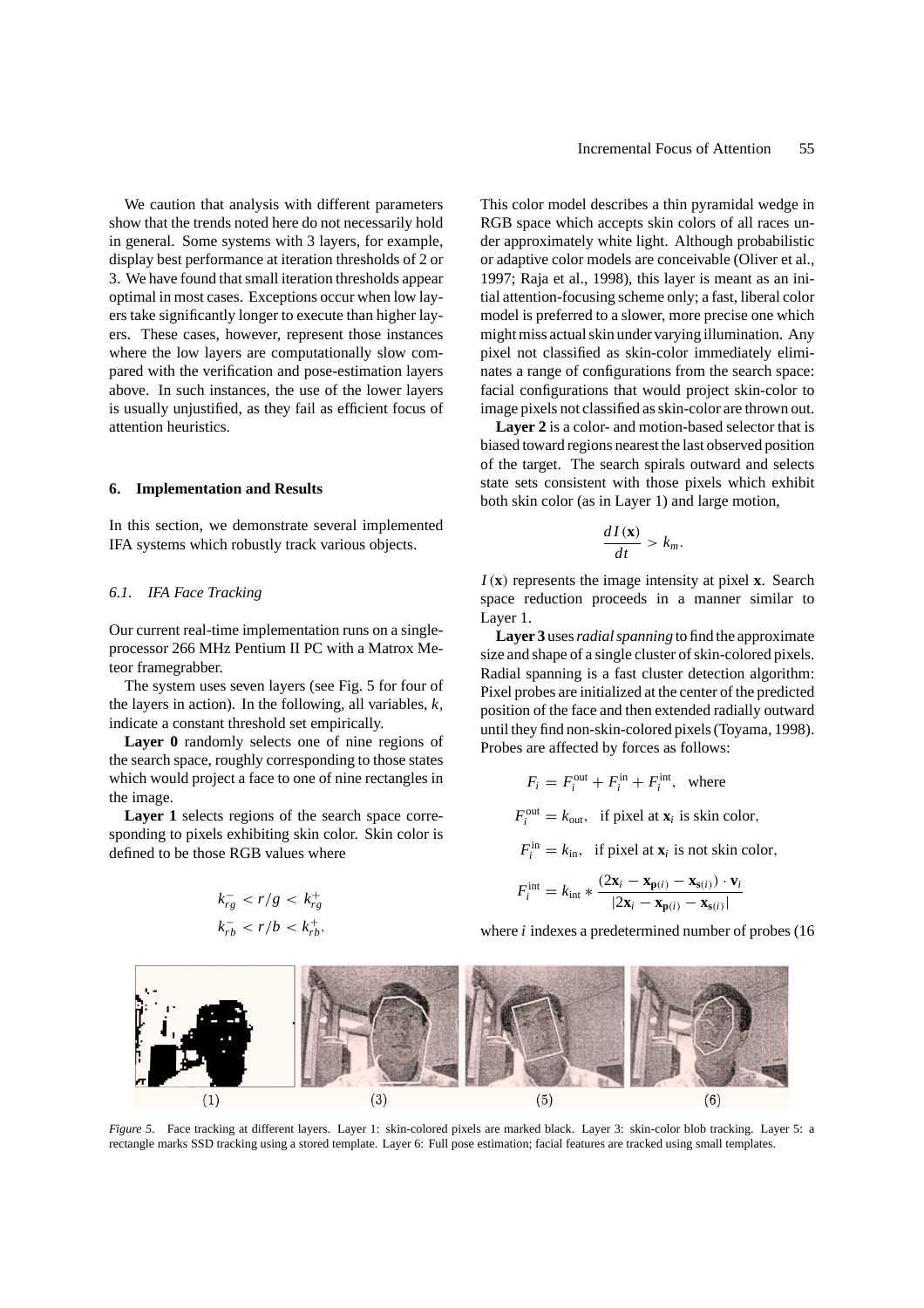are used for face tracking), **x***<sup>i</sup>* is probe *i*'s pixel location,  $v_i$  is probe *i*'s expansion direction, and **p** and **s** return the predecessor and successor indices of *i*. The algorithm is similar to *draping* (Turk, 1996), but without the static background restriction, and to balloons (Cohen, 1991), but with greater efficiency and resistance against spurious edges. The size and centroid of the resulting blob gives an approximate estimate of the center of the face in 3D. Thus, the search space is reduced considerably.

**Layer 4** is the same as Layer 3, with an additional computation of the principal axis of the cluster; approximate position and in-plane orientation are tracked. This is the first step in which configurations corresponding to a range of orientations are eliminated from the search space.

**Layer 5** performs linearized sum-of-squared-differences (SSD) tracking (Hager and Belhumeur, 1998), which iteratively matches live images to a stored template acquired during a manual initialization step:

$$
\mathbf{X}_{t+1} = \mathbf{X}_t - (\mathbf{J}^T \mathbf{J})^{-1} \mathbf{J}^T (\mathbf{I}(\mathbf{X}_t, t+1) - \mathbf{I}(\mathbf{0}, t_0)),
$$

where **X** is a vector  $[x \, y \, \theta]^T$ ,  $\mathbf{I}(\mathbf{X}, t)$  is a vector representing the image at time *t* translated and rotated according to **X**, **J** is the is the Jacobian of **I** with respect to **X**, and  $I(0, t_0)$  is the original template. Fine position and in-plane orientation are tracked. This layer works only for approximately frontal poses. In those poses, by accepting only those matches which have a low SSD residual value, it ensures that the remaining configurations correspond to a particular individual, and not just any skin-colored object—face or otherwise. In addition, both in-plane position and rotation are more precisely localized, further thinning the search space.

**Layer 6** tracks 5 point features of the face including the eyes, the nostrils, and the mouth. Features are initialized based on their expected relative locations with respect to the Layer 5 template. The eyes, nostrils, and upper lip are tracked by small templates ( $7 \times 7$  at 1/2 resolution), which are matched by sum of square differences. These features are then used to determine the 3D transformation from a face reference frame to the camera reference frame by finding a least-squares fit between an approximate geometric model of facial features and the tracked features under weak perspective:

$$
\mathbf{T} = (\mathbf{P}^T \mathbf{P})^{-1} \mathbf{P}^T \mathbf{Q},
$$

where **T** is the recovered transformation matrix, **P** is  $a$  3  $\times$  5 matrix of the concatenated image feature positions with the optical axis coordinate held constant, and **Q** is the  $4 \times 5$  concatenation of the five model points in homogeneous coordinates. The assumption that the face is oriented toward the camera allows full recovery of 6-DOF pose. At this point, the configuration space is shrunk to a small set of configurations corresponding to faces which appear very similar to the target face and which are in poses within a margin of error of ground truth.

*6.1.1. Experiments.* We have tested the system extensively under various types of visual perturbations. Four sets of experiments were performed for each type of perturbation event: (TT) a temporary event during track mode, (TS) a temporary event during search mode, (PT) a permanent event in track mode, and (PS) a permanent event in search mode. All experiments for track mode were performed with the tracking system initially at the top layer. All experiments for search mode were begun at the bottommost layer. Fig. 6 shows the results of the experiments.

Briefly, the results can be summarized as follows: With a temporary perturbation, the system, if it is affected at all, recovers to full-precision tracking of the target no matter what type of disturbance occurs and regardless of the layer then executing. Recovery never occurs for permanent perturbations where the disturbance prevents target confirmation in any tracking layer. Overall, the system is highly robust to any type of temporary disturbance. The same conclusions were informally drawn from repeated demonstrations to skeptical, well-informed audiences (Hager and Toyama, 1996).

*6.1.2. False Positives.* The worst error a tracking system can make is to track the wrong object, believing it to be the correct target. As mentioned in Section 5.1.2 such false positives should only occur in an IFA framework when there are distractors for the top layer or when sleight of hand occurs.

The case of top-layer distractors is all but ruled out in face tracking by the exacting nature of the SSD tracking algorithm which expects a strict match with the stored template. Over the course of hundreds of experiments, the face tracking system has never locked on to a face other than the one on which it was initialized.

Sleight of hand is a rare, but real problem. An example of this is when the system is tracking the face based solely on color (Layer 3, track mode), and another flesh-toned object passes in front of the face. It is possible in this instance that the system will begin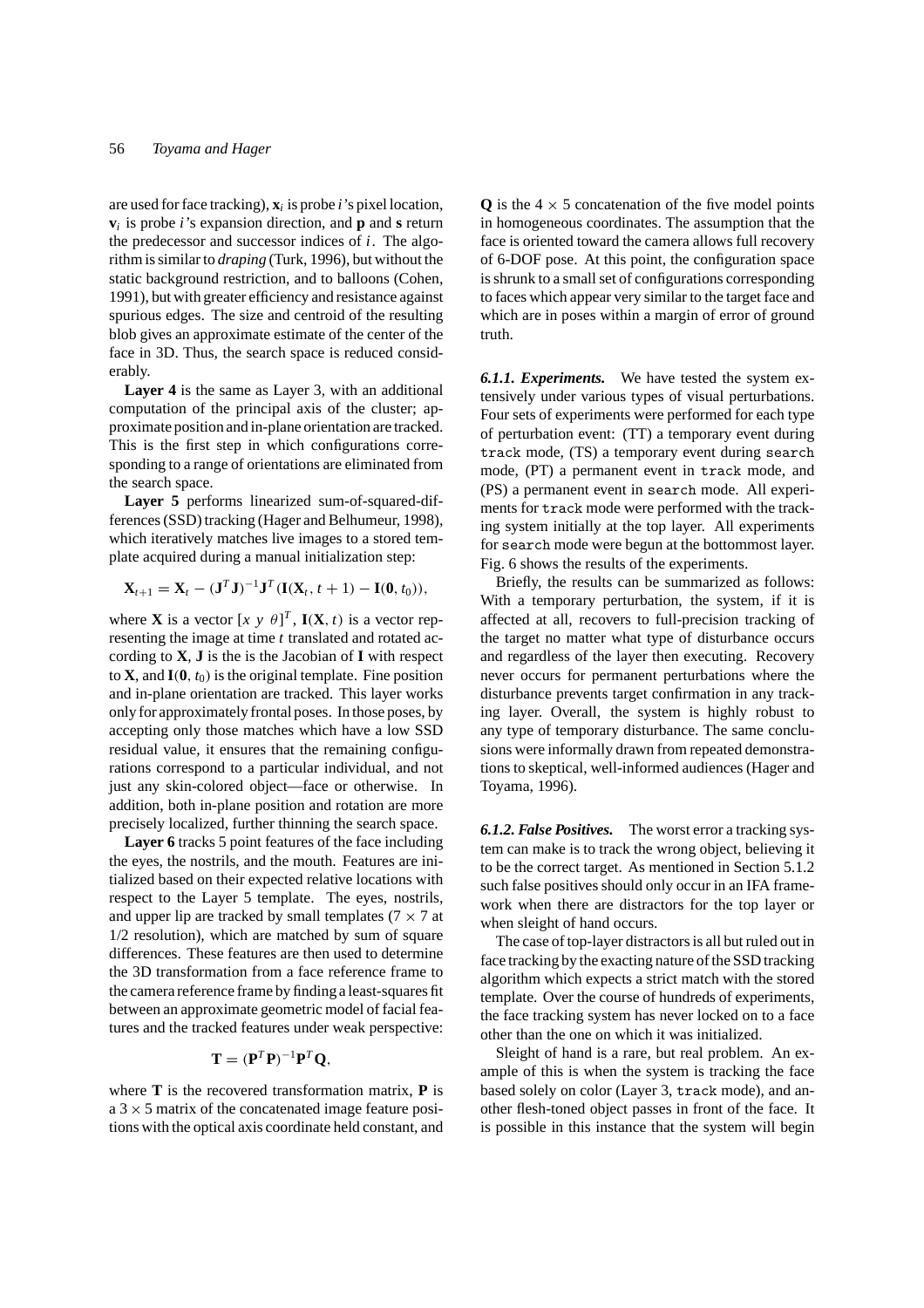| Mode:                 | TT                | TS                | РT      | PS.             |
|-----------------------|-------------------|-------------------|---------|-----------------|
| Change in hue         | none              | slows recovery    | none    | prevents recov  |
| Change in intensity   | none              | none              | none    | none            |
| Lights out            | loss & recovery   | slows recovery    | loss    | prevents recov  |
| Medium speed          | $drop(1)$ & recov | slows recovery    | drop(1) | prevents recov  |
| Fast speed            | $drop(2)$ & recov | slows recovery    | drop(2) | prevents recov  |
| Very fast speed       | loss & recovery   | slows recovery    | loss    | prevents recov  |
| Flesh-toned distract  | none              | slows recovery    | none    | slows recovery  |
| Other faces distract  | none              | slows recovery    | none    | slows recovery  |
| Twin distract         | none              | distracts & recov | none    | $confuses~50\%$ |
| Partial Occlusion     | varies            | none              | varies  | none            |
| Full Occlusion        | loss & recovery   | slows recovery    | loss    | prevents recov  |
| Target Distortion     | varies            | slows recovery    | varies  | prevents recov  |
| Noise                 | varies            | slows recovery    | varies  | prevents recov  |
| Scale Changes         | $drop(3)$ & recov | slows recovery    | drop(3) | prevents recov  |
| Out-of-plane Rotation | $drop(3)$ & recov | slows recovery    | drop(3) | prevents recov  |
| Disappearing Target   | loss & recovery   | slows recovery    | loss    | prevents recov  |

*Figure 6*. The effect of various visual disturbances on face tracking performance. Numbers after "drop" entries indicate the number of layers descended. Some disturbances affect the system differently based on the extent of the disturbance. In these cases, the effect varies from no effect at all to mistraking.

tracking the second object instead of the face, without recognizing its error. This situation can be contrived, and the system does in fact mistrack, recovering only if the second object itself undergoes a significant visual disturbance.

In practice, this scenario has never occurred even during hour-long demonstrations, primarily because it is rare for anything flesh-toned and larger than the target face to occlude the target completely, and then remain in the image. Occlusions with smaller flesh-toned objects, such as the subject's hands, are not distracting enough to the color tracking algorithm to pull tracking away, and other occlusions simply cause complete mistracking (during which time the system acknowledges its temporary inability to track).

*6.1.3. Actual Recovery Times.* Figure 7 shows where the tracking systems spends it time during some example runs. The horizontal axis represents time and the vertical axis represents the IFA layer executed by the system. The graph displays a concatenation of several time intervals during a sample run of the face tracking system, rearranged so that disturbances occur every 5 s. The sample run itself began with a fully initialized system at Layer 6.

At the 10 s mark, a finger was passed quickly in front of the subject's eye. At 15 s, the subject briefly turned his head approximately 15 degrees to the right. In both instances, top-layer tracking was disturbed, causing the system to fall to an SSD tracker (Layer 5) momentarily, but as the occlusion ceased or as the head turned to face



*Figure 7*. Face tracking layers during execution. Tracking occurs at Layer 6 for the most part. Every five seconds, a visual disturbance occurs. See text (Section 6.1.3) for details.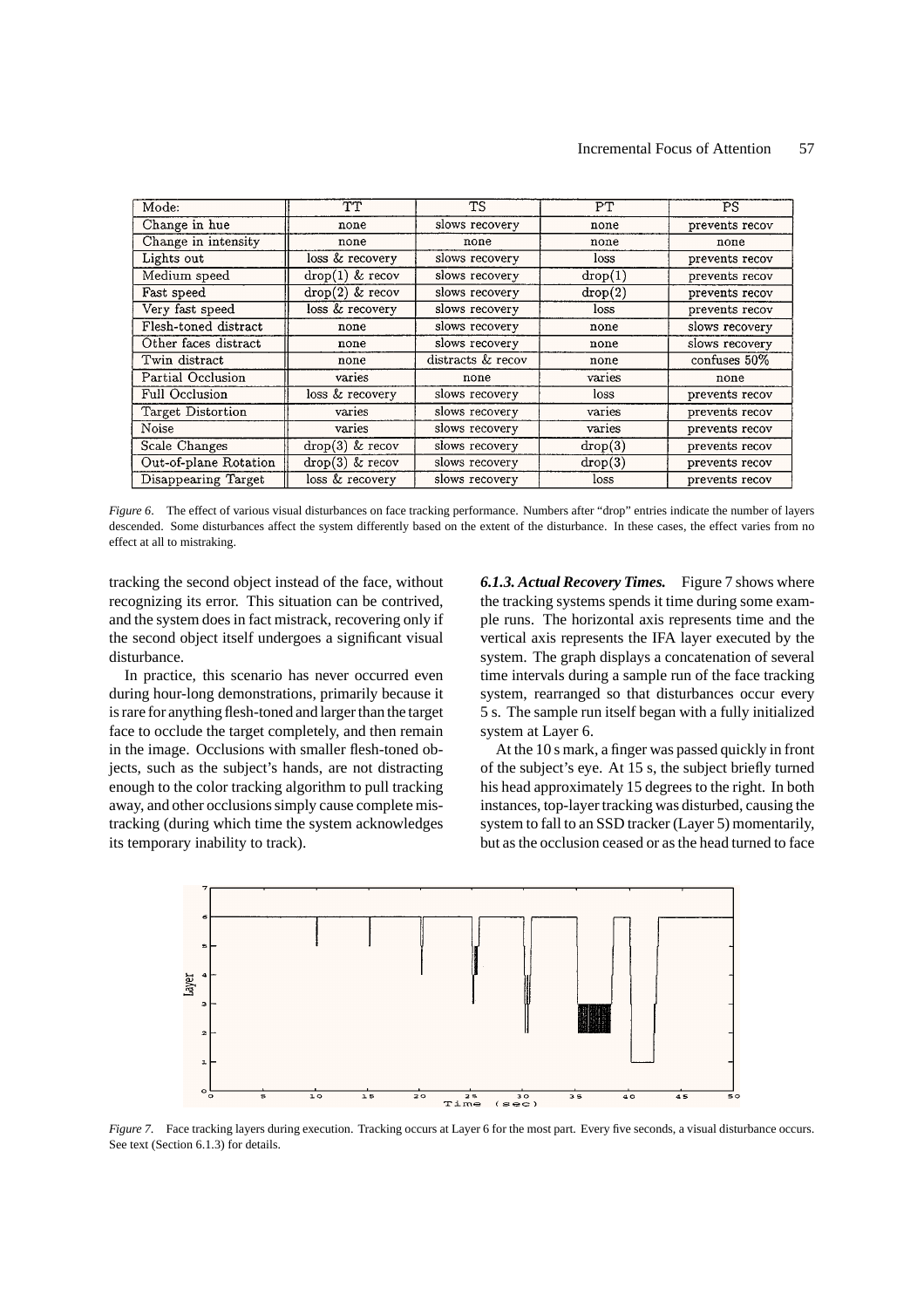forward, the system immediately climbed back up to the top-layer tracker. At 20 s, the subject scratched his nose, causing tracking to descend to coarse SSD tracking, Layer 4. Tracking fell to Layer 3, skin-color blob tracking, after a sudden jerk of the face at the 25 s mark. At 30 s, a hand was passed over the entire face. The system descends all the way to Layer 2, where the algorithm searches for a moving object near the last known location of the face. Since the occlusion ends quickly, the second candidate output set of Layer 2 (a selector) contains the target and tracking recovers quickly. In the disturbance at 35 s, tracking bounces between Layers 2 and 3 while the face moves rapidly back and forth. During this time, the frame-to-frame velocity of the head is great enough that the system does not attempt to match the face with the SSD template. Finally, at the 40 s mark, the subject exits the field of view, forcing a full search of the image for skin-colored blobs. None are found, so the system remains at Layer 1 until the subject returns 2.4 s later, at which point the face is found and tracking resumes at full precision.

Recovery when the subject is in view and background clutter is minimal takes no more than 0.66 s from Layer 1.

The last experiment (with the subject temporarily leaving the field of view) was repeated under different levels of clutter (Fig. 8). As more clutter is added to the background, the tracking system must examine more disjoint subsets of the state space before finding a subset that contains the actual target, requiring longer recovery times (Fig. 9).

The data correspond closely with the analysis of expected recovery times from Section 5.2.2 and Section 5.2.3. The expected recovery time should increase linearly with the number of flesh-toned objects in the

scene. Repeated experiments (40 trials) confirm these figures (see Fig. 10). This trend suggests analogies with pop-out and camouflage effects in biological vision systems.

*6.1.4. Tradeoff Management.* Part of the robustness of an IFA system arises from its ability to dynamically manage tradeoffs between different tracking needs. For example, consider the tradeoff between allowable tracking speed and precision. IFA systems are constructed so that more precise algorithms occupy higher layers. Since no one would choose to use a slow, imprecise algorithm when a faster, more precise one is available, a consequence of this organization is that layers tend to be sorted in order of decreasing speed. In particular, those layers which have corresponding track nodes in the state transition graph show an increase in precision together with a decrease in speed.

In Fig. 11, we plot results from a continuous sample run of the face tracking system over 20 s, during which time the subject moved from left to right in the image, being careful not to cause the system to fall below Layer 2. The values plotted are ground truth as measured by a Polhemus Fastrak device, tracked estimates, layer number (multiplied by 10), and tracking error as a function of time. Only values relevant to the horizontal position of the subject are plotted. As comparisons between the layer number and the tracking error show, error in the estimate is inversely related to the layer being executed, with the least error present when tracking occurs at Layer 6.

Similar tradeoffs between the extent of other visual perturbations (extent of occlusion, deviation from object description, etc.) and precision are also handled by IFA in the same manner.



*Figure 8*. Experimental setup for various levels of clutter. Regions considered flesh-toned are marked. Note that as clutter increases, more regions are marked, and consequently, the number of candidate states increases.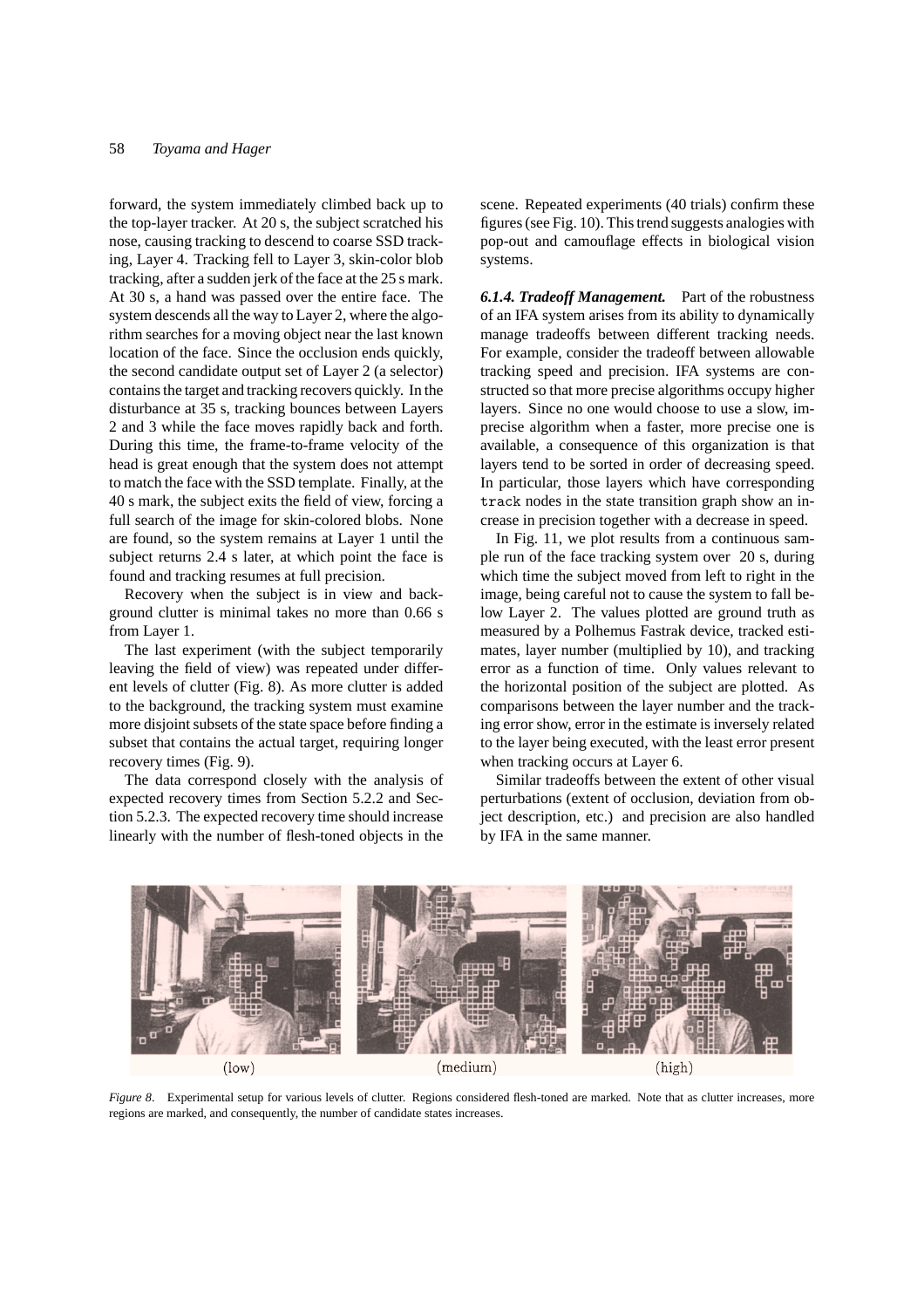

*Figure 9.* Layers with different degrees of clutter. At 5 s, low clutter; 10, medium clutter; 15, high clutter. The recovery time (time it takes to climb from Layer 1 to 6) increases with greater amounts of clutter.



*Figure 10*. Actual (solid, 40 trials) and computed (dashed) mean recovery times for zero to four distractors.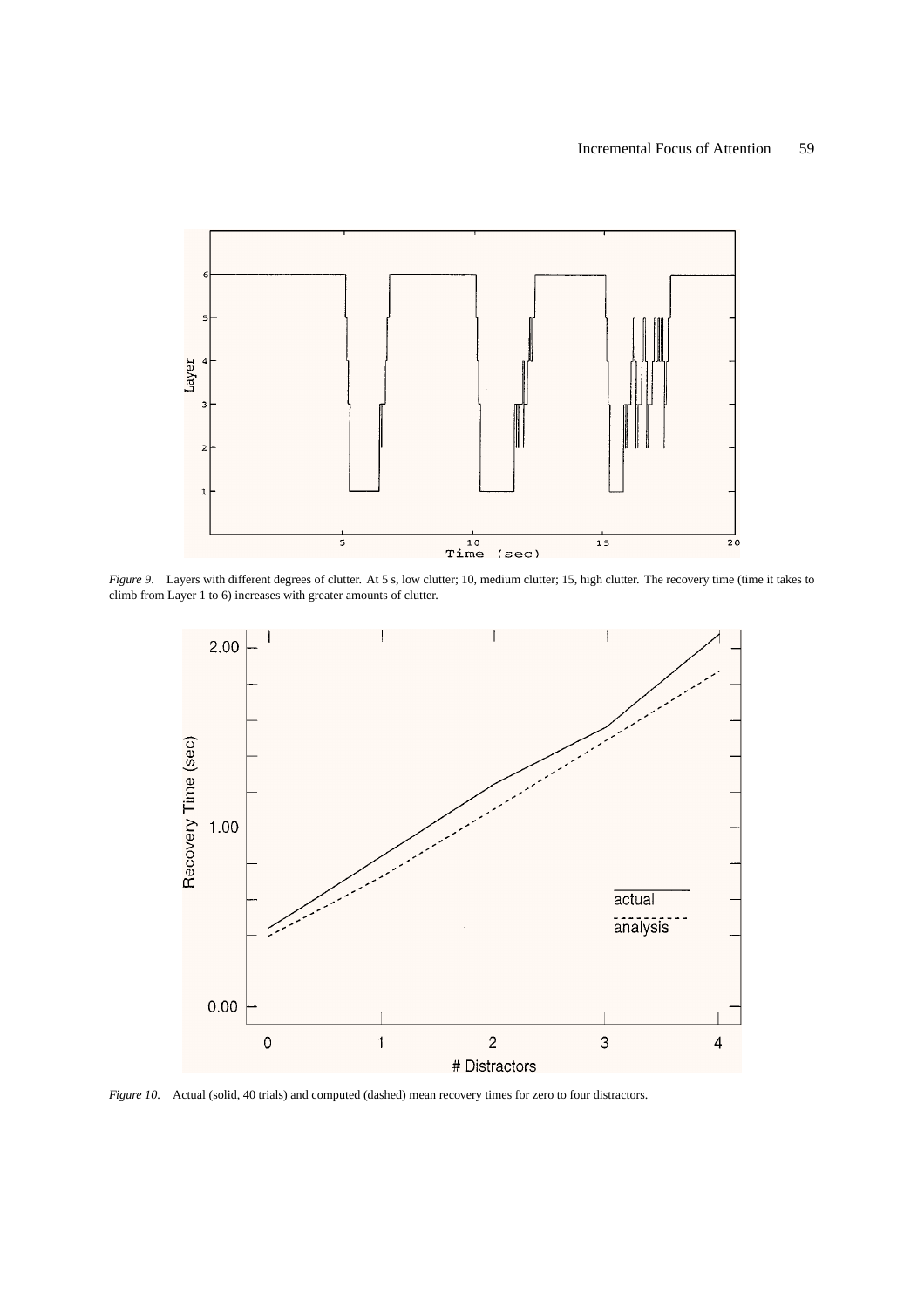

*Figure 11*. Layers exhibit a tradeoff between speed and precision. Ground truth (as measured by a Polhemus tracking device) and tracking estimates of the horizontal position of a tracked subject are shown at top. The middle dots indicate the layer of operation. At the bottom, the difference between ground truth and tracking estimates. Note that increases in the error correspond to dips in the layer of execution.

#### *6.2. Other IFA Systems*

All of the systems described below were implemented either on a Sun Sparc 20 equipped with a standard framegrabber connected to a single-chip color CCD camera or on a Silicon Graphics Indigo with VINO color camera.

In the past, we have often used 3.5 inch diskettes as a convenient target for various experiments with visual servoing (Toyama et al., 1996). These experiments, while successful in demonstrating hand-eye coordination, were nevertheless extremely sensitive to disturbances—a consequence of the local nature of the edge tracking used. To make this system more robust to visual disturbances, we developed a robust disk tracker which consists of the following components (in order of increasing output accuracy): a color-, motion-, intensity-, and position-based combination selector (layer 0), a homogeneous region tracker (layer 1), an edge-of-polygon tracker (layer 2), and a feature-based rectangle tracker (layer 3).

The results for disk tracking are qualitatively similar to the results for face tracking. The major difference in performance was that more disturbances caused tracking to fail completely. The poorer performance can be explained by the lack of robustness in the high-layer tracking for rectangles. But, as with face tracking, the system was able to rapidly recover from all temporary perturbations.

In another illustration of IFA applied to robotics, we developed a robust doorknob tracking module for use with mobile robots (Feiten et al., 1997). This particular implementation used an *intermediate object* (Wixson and Ballard, 1994), where a search for the door takes place to facilitate finding the doorknob itself (see Fig. 12). Restriction of attention to doors helps both to speed up the search as well as to constrain the search in an environment full of edge-rich objects.

Finally, we constructed a two-sided object tracker which tracks an object by matching to multiple views.

The implementation is identical to that for face tracking, except that the facial feature trackers are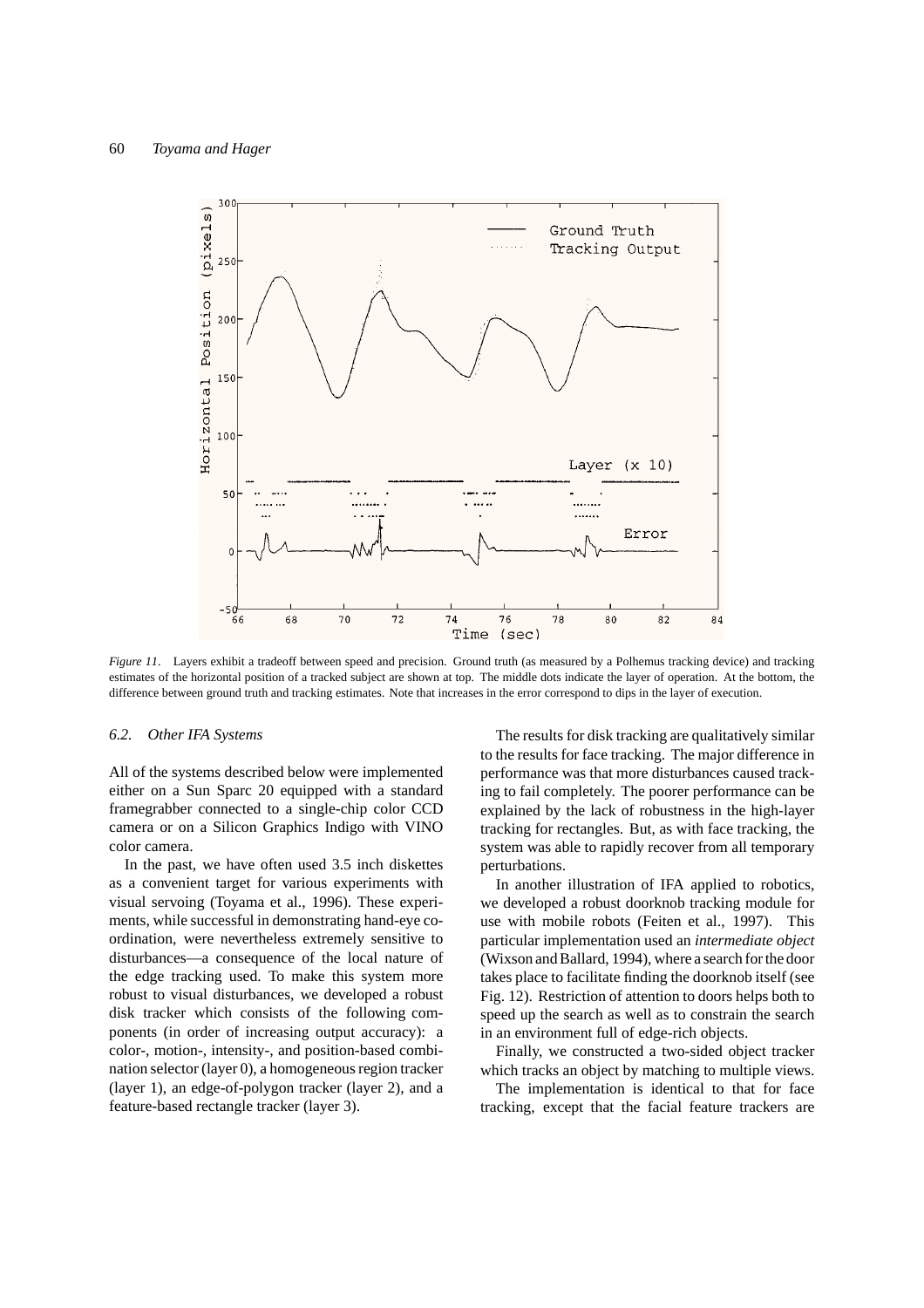## Incremental Focus of Attention 61



*Figure 12.* Layers in doorknob search. Regions marked by white indicate remaining regions of the search space projected onto the image. (1) position constraint, (2) color search, (3) horizontal edge search, (4) polygon tracking.



*Figure 13.* Tracking an envelope with two different sides. In the center image, the envelope is tilted too much to match with either stored image, so tracking has reverted to color tracking.

replaced by SSD-based multi-pattern trackers (Hager and Toyama, 1998), and the color-based heuristic for the bottom layer selector seeks to find color matches based on the union of predominantly occurring colors in all stored figures.

In Fig. 13, we see how two images were used to track an envelope. The front and back of the envelope were initialized as the images to track. In the left and right figures, tracking proceeded at the top layer, since one of the envelope's faces was completely visible. However, during the time the envelope was being flipped over, no match was made to either image; thus, tracking temporarily reverts to a lower layer where color-based selection takes place.

Performance of two-sided tracking was similar to that of face tracking, although recovery times were greater due to the need to compare the image with two stored templates.

## **7. Conclusion**

The best argument for IFA systems is the subjective experience of watching them in action. Where previously, entering the camera field of view was taboo

during experiments which use tracking, now, it is almost a pleasure to deliberately cause mistracking, just to watch the system recover its target. Tracking applications can be left running even as people walk in front of the camera, lights are turned off, or target equipment is moved, because soon after the environment resettles, tracking will have resumed. In a word, tracking is tenacious.

One of the advantages of the IFA framework from a programmer's point of view is the relative ease with which existing trackers can be incorporated into it. The bottom layers with some variation suit almost all tracking applications. Then, given existing trackers, it is usually easy to decide when they mistrack based on geometric and visual constraints, especially because there is room to err on the side of being overly conservative. Putting them together is a matter of nesting tracking loops with entrance and exit conditions that depend on the layers. Placing the most precise tracker in the innermost loop fashions the top of the framework and added robustness is the result.

Further work with IFA proceeds along several avenues. One interesting problem is the automatic construction of IFA systems, given some a priori knowledge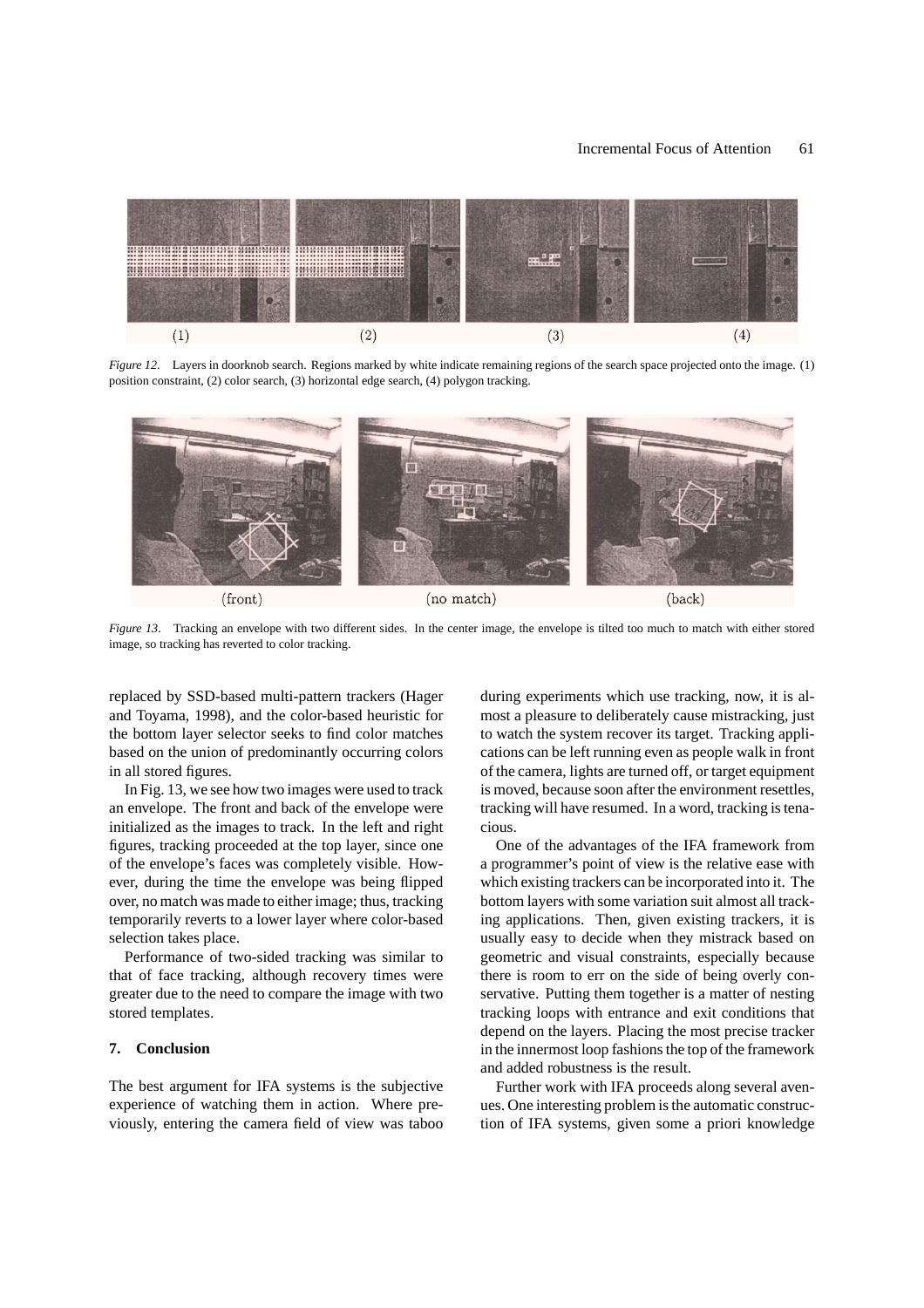## 62 *Toyama and Hager*

about the desired target. It should be possible to design and initialize an IFA system given statistical models for what faces look like, how often they appear in an image, and so on. Another direction for future work lies in creating dynamic IFA systems which swap layers in and out depending upon visual conditions. Finally, we are attempting to further formalize the notions of "robustness" and "graceful degradation" with the goal of providing a theoretical framework for evaluating the robustness of IFA and other real-time systems.

### **Acknowledgments**

This research was supported by Siemens AG, ARPA grant N00014-93-1-1235, Army DURIP grant DAAH04-95-1-0058, by National Science Foundation grant IRI-9420982, and by funds provided by Yale University.

#### **References**

- Bar-Shalom, Y. and Fortmann, T.E. 1988. *Tracking and Data Association*. Academic Press.
- Bar-Shalom, Y. and Li, X.-R. 1993. *Estimation and Tracking: Principles, Techniques, and Software*. Artech House.
- Blake, A., Curwen, R., and Zisserman. A. 1993. Affine-invariant contour tracking with automatic control of spatiotemporal scale. In *Proc. Int'l Conf. on Computer Vision*, Berlin, Germany, pp. 421–430.
- Bradshaw, K.J., McLauchlan, P.F., Reid, I.D., and Murray, D.W. 1994. Saccade and pursuit on an active head/eye platform. *Image and Vision Computing*, 12(3):155–163.
- Burridge, R. Rizzi, A., and Koditschek, D. 1995. Towards a dynamical pick and place. In *Proc. Int'l Conf. Intel. Rob. and Sys.*, Vol. 2, pp. 292–297.
- Burridge, R., Rizzi, A., and Koditschek, D. 1999. Sequential composition of dynamically dexterous robot behaviors. *Int'l Journal Robot. Res.*, 18(6):534–555.
- Burt, P.J. 1988. Attention mechanisms for vision in a dynamic world. In *Proc. Int'l Conf. on Patt. Recog.*, pp. 977–987.
- Burt, P.J. and van der Wal, G.S. 1990. An architecture for multiresolution, focal, image analysis. In *Proc. Int'l Conf. on Patt. Recog.*, pp. 305–311.
- Cohen, L.D. 1991. On active contour models and balloons. *CVGIP: Image Understanding*, 53(2):211–218.
- Concepcion, V. and Wechsler, H. 1996. Detection and localization of objects in time-varying imagery using attention, representation and memory pyramids. *Patt. Recog.*, 29(9):1543–1557.
- Coombs, D. and Brown, C.M. 1993. Real-time binocular smoothpursuit. *Int'l J. of Computer Vision*, 11(2):147–165.
- Crowley, J. and Berard. F. 1997. Multi-modal tracking of faces for video communication. In *Proc. Computer Vision and Patt. Recog.*, pp. 640–645.
- Culhane, S.M. and Tsotsos, J.K. 1992. An attentional prototype for early vision. In *Proc. European Conf. on Computer Vision*, Italy, pp. 551–560.
- Feiten, W., Hager, G.D., Bauer, J., Magnussen, B., and Toyama, K. 1997. Modeling and control for mobile manipulation in everyday environments. In *Proceedings of the 8th International Symposium on Robotics Research*.
- Gennery, D.B. 1992. Visual tracking of known three-dimensional objects. *Int'l J. of Computer Vision*, 7(3):243–270.
- Hager, G. and Toyama, K. 1998. XVision: A portable substrate for real-time vision applications. *Computer Vision and Image Understanding*, 69(1):23–37.
- Hager, G.D. and Toyama, K. 1996. XVision: Interaction through real-time visual tracking. In *CVPR Demo Program*. San Francisco.
- Hager, G.D. and Belhumeur, P.N. 1998. Efficient region tracking with parametric models of geometry and illumination. *PAMI*, 20(10):1025–1039.
- Huber, E. and Kortenkamp, D. 1995. Using stereo vision to pursue moving agents with a mobile robot. In *Proc. Int'l Conf. on Robot. and Autom.*, Nagoya, Japan, pp. 2340–2346.
- Isard, M. and Blake, A. 1996. Contour tracking by stochastic propagation of conditional density. In *Proc. European Conf. on Computer Vision*, Vol. I, pp. 343–356.
- Isard, M. and Blake, A. 1998. Icondensation: Unifying low-level and high-level tracking in a stochastic framework. In *ECCV98*, pp. 893–908.
- Kahn, R.E., Swain, M.J., Prokopowicz, P.N., and Firby, R.J. 1996. Gesture recognition using Perseus architecture. In *Proc. Computer Vision and Patt. Recog.*, pp. 734–741.
- Kass, H., Witkin, A., and Terzopoulos, D. 1987. Snakes: Active contour models. *Int'l J. of Computer Vision*, 1:321–331.
- Kosaka, A. and Nakazawa, G. 1995. Vision-based motion tracking of rigid objects using prediction of uncertainties. In *Proc. Int'l Conf. on Robot. and Autom.*, Nagoya, Japan, pp. 2637–2644.
- Lowe, D.G. 1992. Robust model-based motion tracking through the integration of search and estimation. *Int'l J. of Computer Vision*, 8(2):113–122.
- Maki, A., Nordlund, P., and Eklundh, J. 1996. A computational model of depth-based attention. In*Proc. Int'l Conf. on Patt. Recog.*, p. D9E.1.
- Murray, D. and Basu, A. 1994. Motion tracking with an active camera. *IEEE Trans. Patt. Anal. and Mach. Intel.*, 16(5):449–459.
- Neisser, U. 1967. *Cognitive Psychology*. Appleton-Century-Crofts, New York.
- Nishihara, H.K. 1996. Real-time vision. In *CVPR Demo Program*.
- Nordlund, P. and Uhlin, T. 1996. Closing the loop: Detection and pursuit of a moving object by a moving observer. *Image and Vision Computing*, 14:265–275.
- Oliver, N., Pentland, A., and Berard, F. 1997. LAFTER: Lips and face real time tracker. In *Proc. Computer Vision and Patt. Recog.*
- Pahlavan, K. and Eklundh, J.-O. 1992. A head-eye system analysis and design. *CVGIP: Image Understanding*, 56:41–56.
- Prokopowicz, P., Swain, M., and Kahn, R. 1994. Task and environment-sensitive tracking. Technical Report 94-05, University of Chicago.
- Raja, Y., McKenna, S.J., and Gong, S. 1998. Tracking and segmenting people in varying lighting conditions using colour. In *Proc. Int'l Conf. on Autom. Face and Gesture Recog.*, pp. 228– 233.